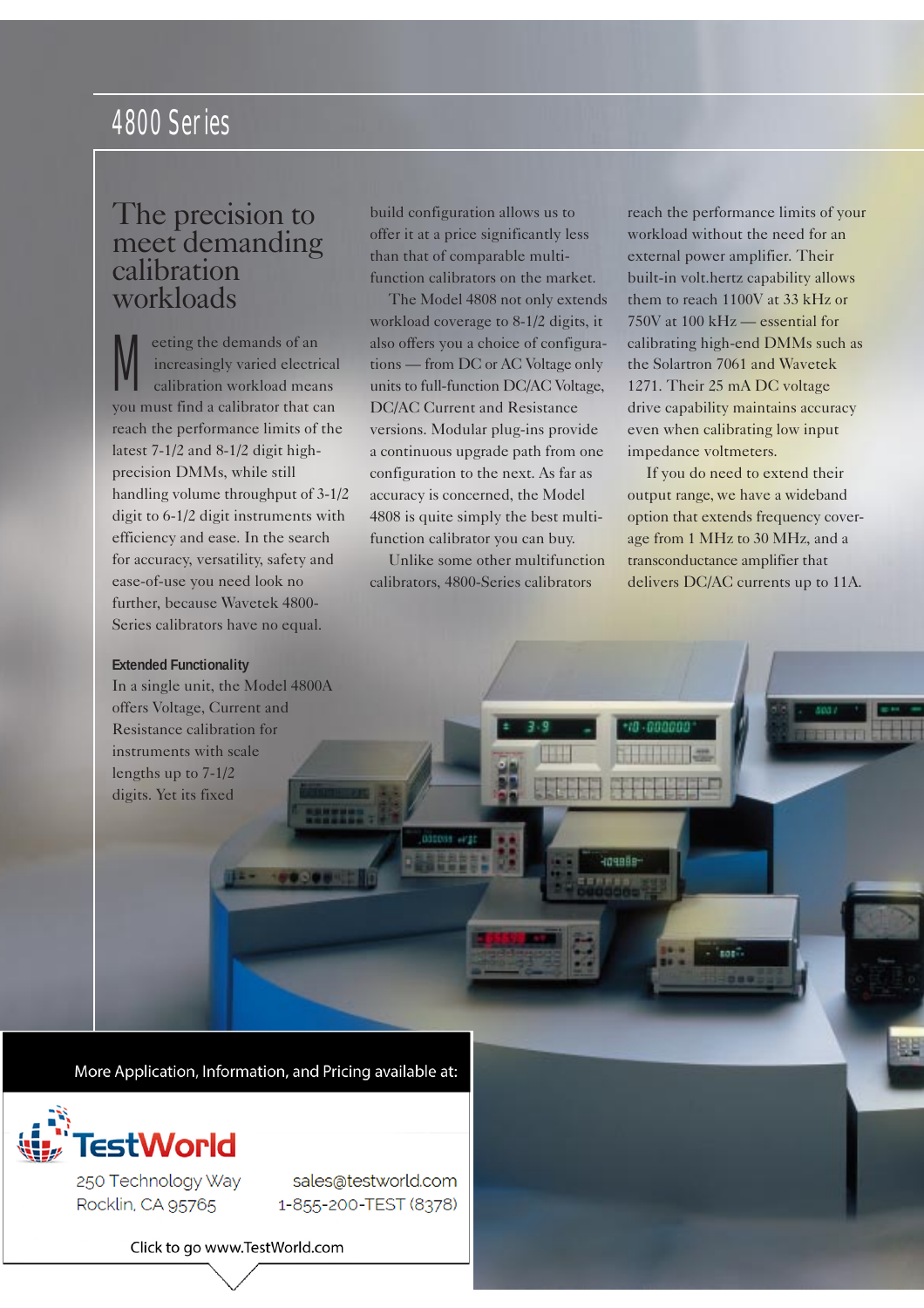#### **Automated Calibration**

In addition to the hardware, we also have the support software you'll need to automate your calibration operations and manage your calibration workload. Wavetek's Portocal-II Calibration and Inventory Management Software, for example, allows you to automate calibration operations, analyze calibration results, produce comprehensive calibration certificates and reports, and track an unlimited inventory of instruments.

And when the time comes to recalibrate your 4800-Series calibrator, our software controlled Model 4950 Multifunction Transfer Standard (MTS) can automate this task as well.

### **Consistent Performance**

The exceptional stability of 4800- Series calibrators, achieved through the use of specially conditioned zener references, ultra-linear pulsewidth modulation D/A converters

# **WAVETEK**

and the latest resistor technologies, means they easily meet their uncertainty specifications over 180 day or 1-year calibration intervals. One-year stability figures for the Model 4808, for example, are an exceptional 6 ppm for DC voltage, 50 ppm for AC voltage, 40 ppm for DC current, 100 ppm for AC current and 9 ppm for Ohms. Zero to fullrange linearity is better than 0.1 ppm of full-scale — guaranteed for life.

And if you don't like the thought of losing the use of your calibrator once or twice a year while it's at the cal lab, you can take advantage of Wavetek's unique, fully accredited, on-site calibration service.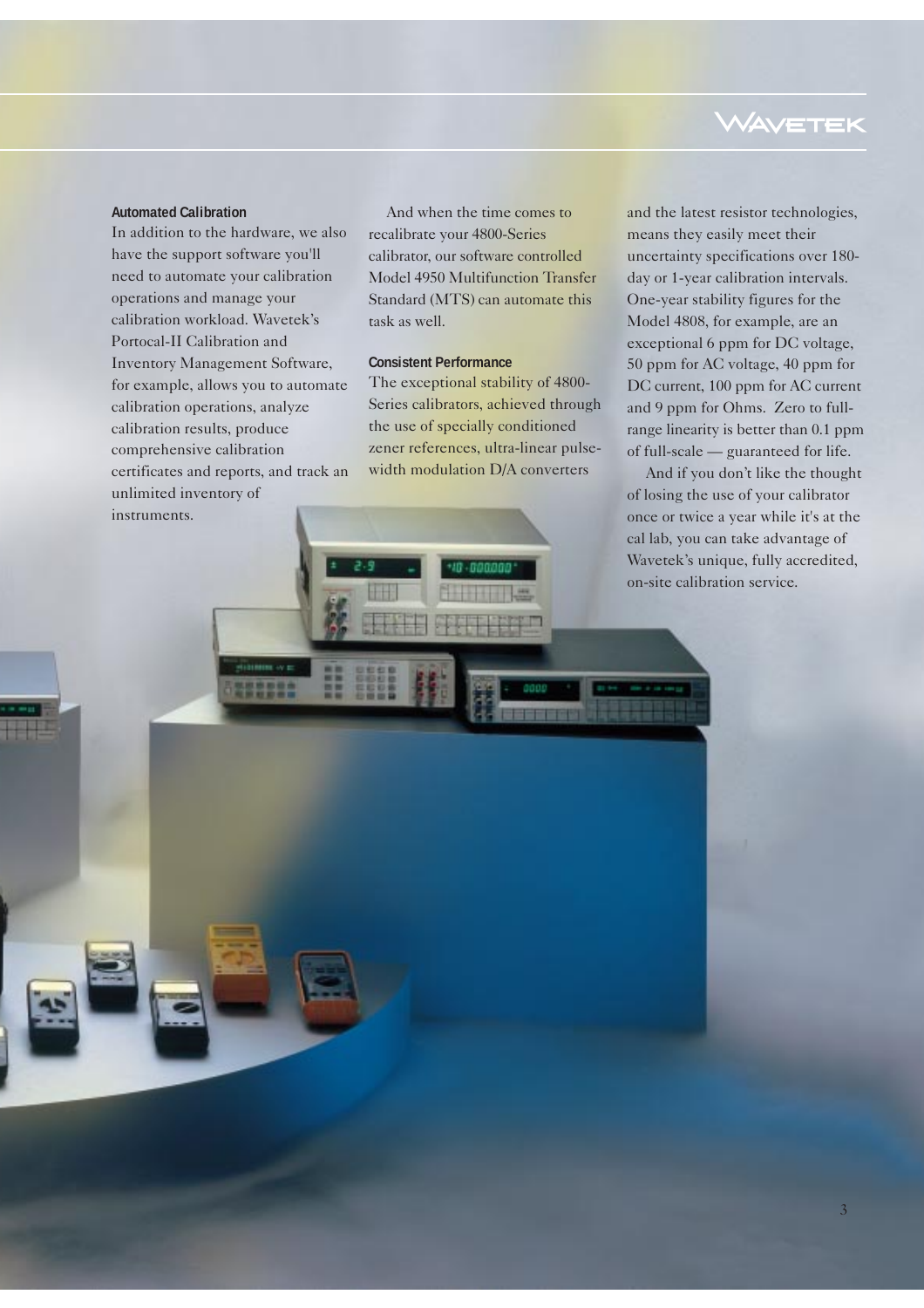# Designed for Accuracy and **Versatility**

B oth the Model 4800A and 4808 calibrators deliver DC voltage from zero to –1100V, AC voltage from 90mV to 1100V with frequency availability between 10 Hz and 1 MHz, DC and AC current up to 2A, and decade resistance values between zero and 100 MW — all from a single set of terminals which feature local or remote guarding and 2-wire or 4-wire connections. And they both accept the wideband and transconductance amplifier options which extend their output capabilities to 30 MHz and 11A (dc to 20kHz) respectively.

Their differences lie in their

being designed to deliver 1-year uncertainties relative to calibration standards around two times better than the Model 4800A. Coupled with the Model 4808's unique ability to 'spot calibrate' as many as five separate user-defined frequencies for each of its seven AC voltage ranges, this makes it the 'calibrator of choice' for calibrating the world's best 8-1/2 digit high-precision DMMs.

All 4800-Series calibrators feature the same easy-to-use front panel controls — with single key-stroke range and function selection, simple control of output values, and large high-brightness displays for an unambiguous indication of output

conditions. Their ability to store and recall any five user-defined frequencies makes ac flatness testing extremely easy. Their offset and error modes provide a direct readout of unit-under-test errors and allow you to compensate an instrument's zero and gain errors in order to perform precise linearity checks.

And if you want to incorporate 4800-Series calibrators into automated systems, everything you can do from the front-panel (plus several features you can't access from the front-panel) can be controlled over the IEEE-488 (GPIB) bus.

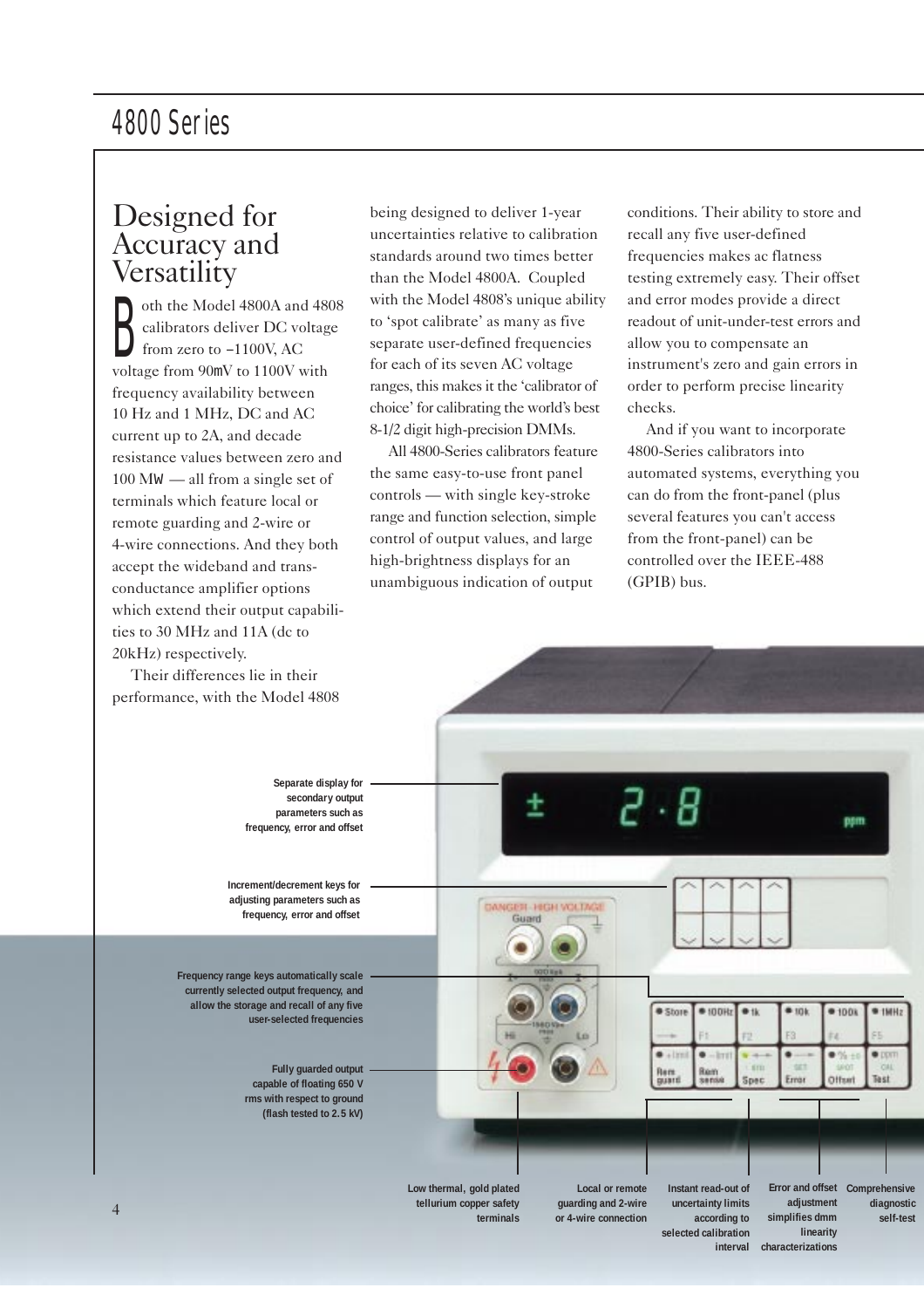

# Built for Safety and Reliability

 $\begin{cases} \text{o that you can meet stringent} \\ \text{health and safety requirement} \\ \text{operator protection is a built-} \end{cases}$ health and safety requirements, operator protection is a built-in feature of the Model 4800A and 4808 calibrators. Selection of voltages which peak above 110V, for example, results in visible and audible warnings before these voltages appear at the output terminals. All front-panel terminals are fully shrouded to minimize the possibility of accidental contact, and if an operator does come into contact with voltages on the Hi or Lo output terminals, the ability of

these terminals to float at least 650 V rms with respect to ground minimizes the risk of ground return paths creating a lethal shock hazard. To make sure, we flash-test every 4800-Series calibrator we manufacture at 2.5 kV (to full IEC Standards) in order to check the isolation between its guard and earth terminals. Both the Model 4800A and 4808 carry the internationally recognised CE marking.

In addition to protecting their operator, 4800-Series calibrators also look after themselves. Voltage outputs are protected against reverse emfs up to 1000V by automatically tripping the output

into the off-state as soon as an overvoltage condition is detected, and current and resistance outputs are protected by high-speed fuses. Both calibrators also contain special circuitry which continuously monitors internal temperatures and loading conditions, turning the output off before damage can occur.

For even greater operator confidence, Wavetek's 4800-Series calibrators also feature diagnostic self-test routines which locate faults down to easily replaced circuit modules — greatly simplifying service and repair.

All 4800-Series calibrators are fully supported for repair and recalibration (on-site or off-site) by our worldwide network of Service Centers.

| v<br>10 000,000<br>Full<br>Range<br>4808<br><b>MULTIFUNCTION</b><br>CALIBRATOR<br>Zena<br>$+100\mu$<br>Power<br>$*$ 100 $m$<br>m<br>010m<br>$+1$<br>$001 +$<br>$-10$<br>$*1000$<br>100<br>1000<br>tico<br>TMCL<br><b>TOOM CL</b><br>10k <sub>1</sub><br><b>SIVICE</b><br>Do a<br>100km<br>Display<br><b>BETREK</b><br>Output<br>aff<br>Output<br>on+<br>Output<br>AC<br>DC<br>Ï<br>Reset<br>$80 -$ |  |  |  |  |  |  |
|----------------------------------------------------------------------------------------------------------------------------------------------------------------------------------------------------------------------------------------------------------------------------------------------------------------------------------------------------------------------------------------------------|--|--|--|--|--|--|
|                                                                                                                                                                                                                                                                                                                                                                                                    |  |  |  |  |  |  |
|                                                                                                                                                                                                                                                                                                                                                                                                    |  |  |  |  |  |  |
|                                                                                                                                                                                                                                                                                                                                                                                                    |  |  |  |  |  |  |
|                                                                                                                                                                                                                                                                                                                                                                                                    |  |  |  |  |  |  |
|                                                                                                                                                                                                                                                                                                                                                                                                    |  |  |  |  |  |  |
|                                                                                                                                                                                                                                                                                                                                                                                                    |  |  |  |  |  |  |
|                                                                                                                                                                                                                                                                                                                                                                                                    |  |  |  |  |  |  |
|                                                                                                                                                                                                                                                                                                                                                                                                    |  |  |  |  |  |  |
|                                                                                                                                                                                                                                                                                                                                                                                                    |  |  |  |  |  |  |
|                                                                                                                                                                                                                                                                                                                                                                                                    |  |  |  |  |  |  |

**exceed 110V**

**Single keystroke full-range selection**

**Increment/decrement keys provide individual control over each output digit, with full roll-over capability**

**Single-keystroke zero selection**

**Amplitude range keys automatically scale currently selected output amplitude and allow simple decade range selection**

**Easily accessed power switch with line voltage selection on rear-panel**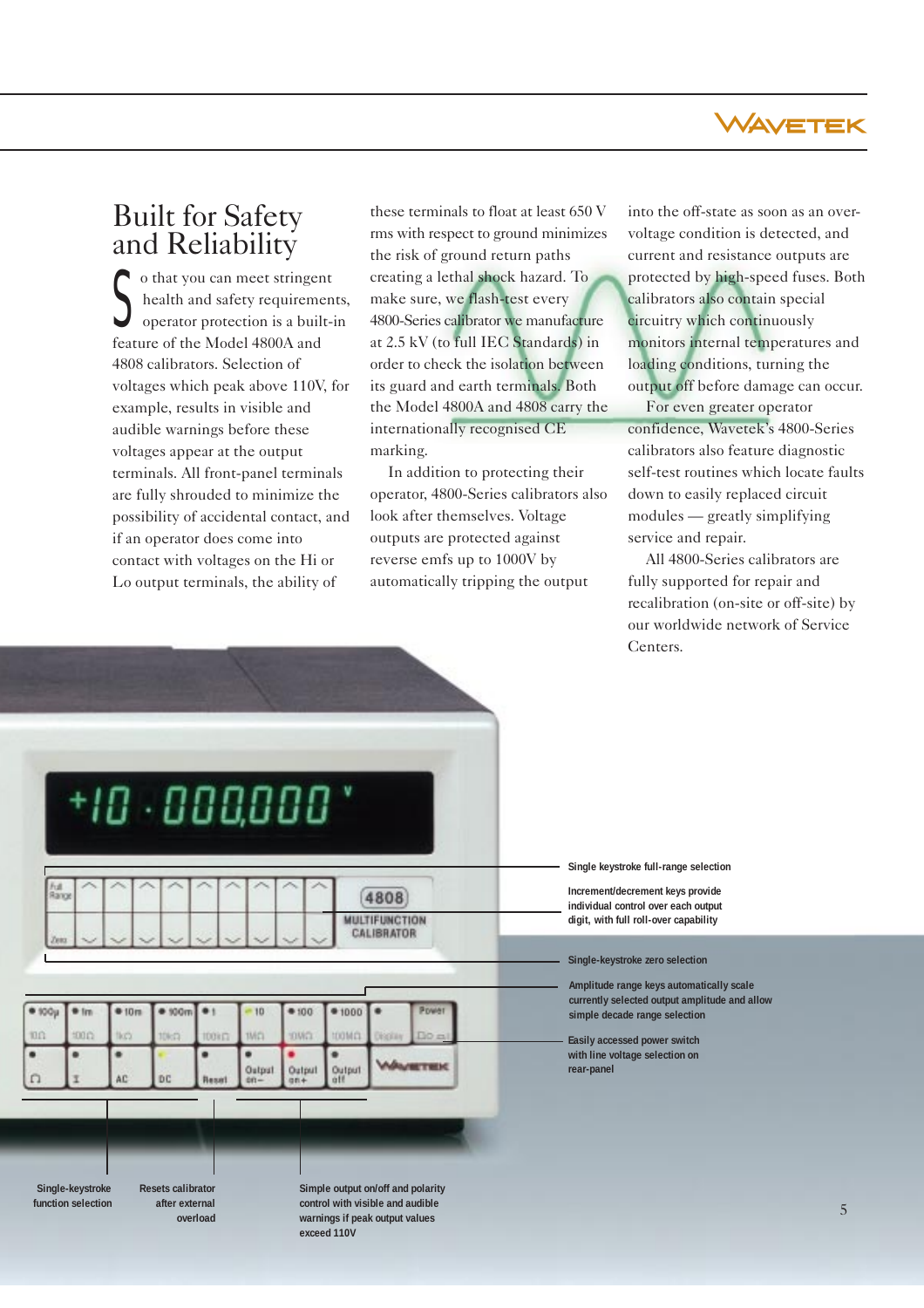# Wideband Source (Option 70)

T he Wideband Source option (Option 70) enhances the performance limits of any 4800- Series calibrator by extending its frequency range to 30 MHz. Its 50W output delivers precision voltages between 300 mV and 3.5V, selectable either as absolute values with 6-1/2 digit resolution or as dBm values over the range -57 dBm to +24 dBm (referenced to 50W ).

Integrated below the base unit of the calibrator and fully controlled via the calibrator's normal frontpanel controls or IEEE-488 bus interface, this option allows your calibration workload to include equipment such as RF voltmeters, extended frequency range DMMs, and precision RF filters.

Utilizing the latest DDS (Direct Digital Synthesis) techniques, the Wideband Option achieves exceptional amplitude flatness over its entire frequency range, crystal controlled 0.01% frequency uncertainty and excellent frequency resolution — 10 kHz between 340 kHz and 3 MHz and 100 kHz from 3 MHz to 30 MHz. Harmonic distortion is typically better than



-50 dB, with spurious frequency outputs typically better than -56 dB and settling times at less than half a second. The Wideband Source option is fully compatible with all other 4800-Series calibrator options.

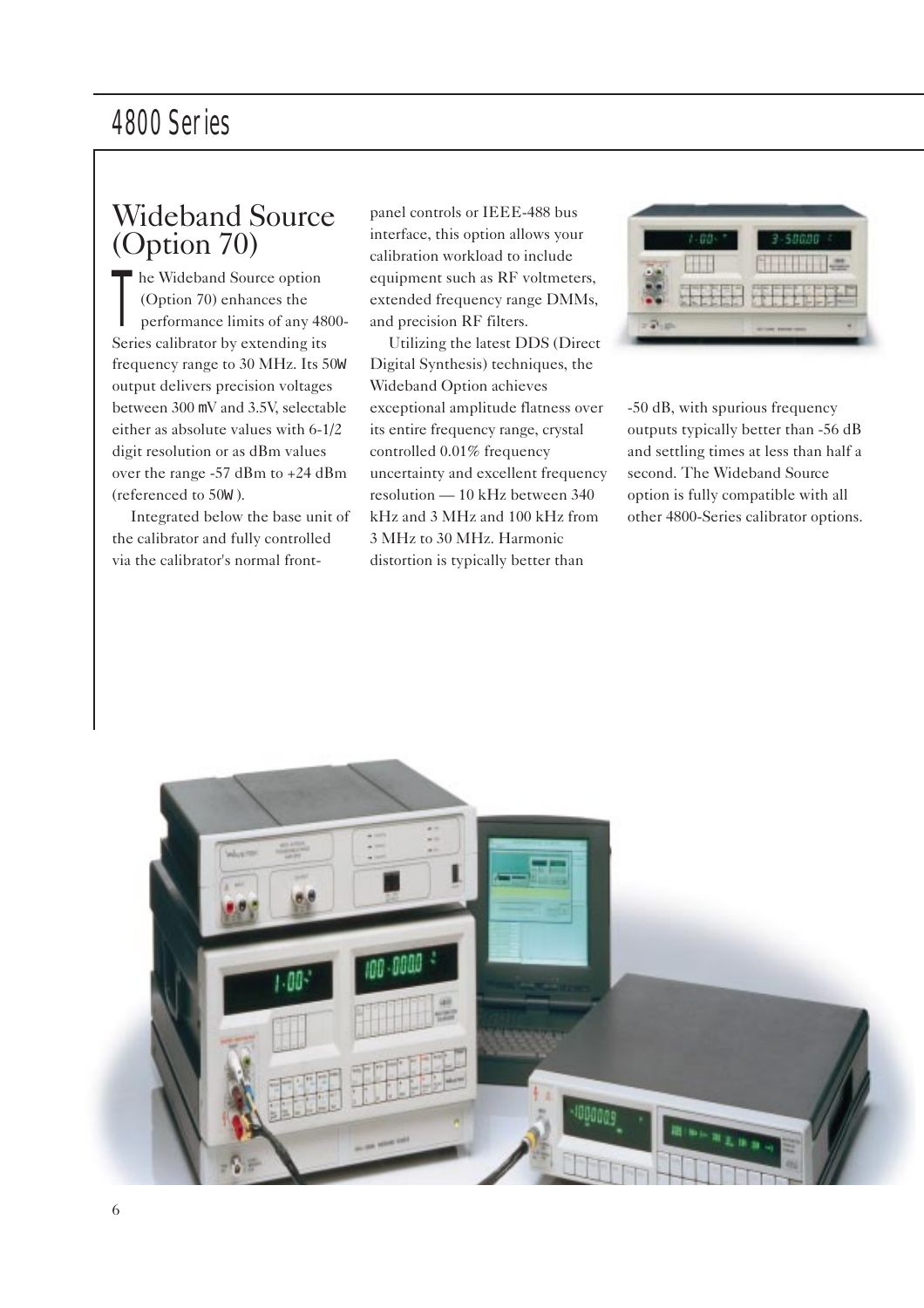



# Model 4600 Transconductance Amplifier (Option 60)

Extending the DC and AC rms<br>current output capabilities of<br>4800-Series calibrators to −11 current output capabilities of 4800-Series calibrators to –11A, the Model 4600 Transconductance Amplifier (Option 60) gives you the ability to fully test and calibrate the 3A and 10A current ranges which frequently appear on hand-held and bench-top DMMs, data loggers and recorders. Its AC frequency range extends from 10 Hz to 20 kHz.

Controlled from the calibrator's normal front-panel keyboard or IEEE-488 interface and driven by an AC or DC voltage from the calibrator, the Model 4600 Transconductance Amplifier becomes an integral part of the

calibration system. It is even accounted for in the calibrator's 'Autocal' digital calibration memories, eliminating the need for manual adjustments, and adding as little as 175 ppm uncertainty to the calibrator's 1-year DC Voltage specifications and 360 ppm to its 1-year AC Voltage specifications. A voltage compliance in excess of 2V for DC and AC output currents allows the Model 4600 to drive relatively high-value current shunts without affecting uncertainty specifications.

The Model 4600's output is fully protected against open-circuit and short-circuit conditions, and it has

front-panel LEDs to indicate operating status and fault conditions. Although the 4800- Series calibrator to which it is connected must have the appropriate DC or AC voltage and current options fitted, the Model 4600 is otherwise compatible with all other calibrator options. By driving its front-panel input terminals from an independent voltage source, it can also be used as a stand-alone 1 amp/volt transconductance amplifier.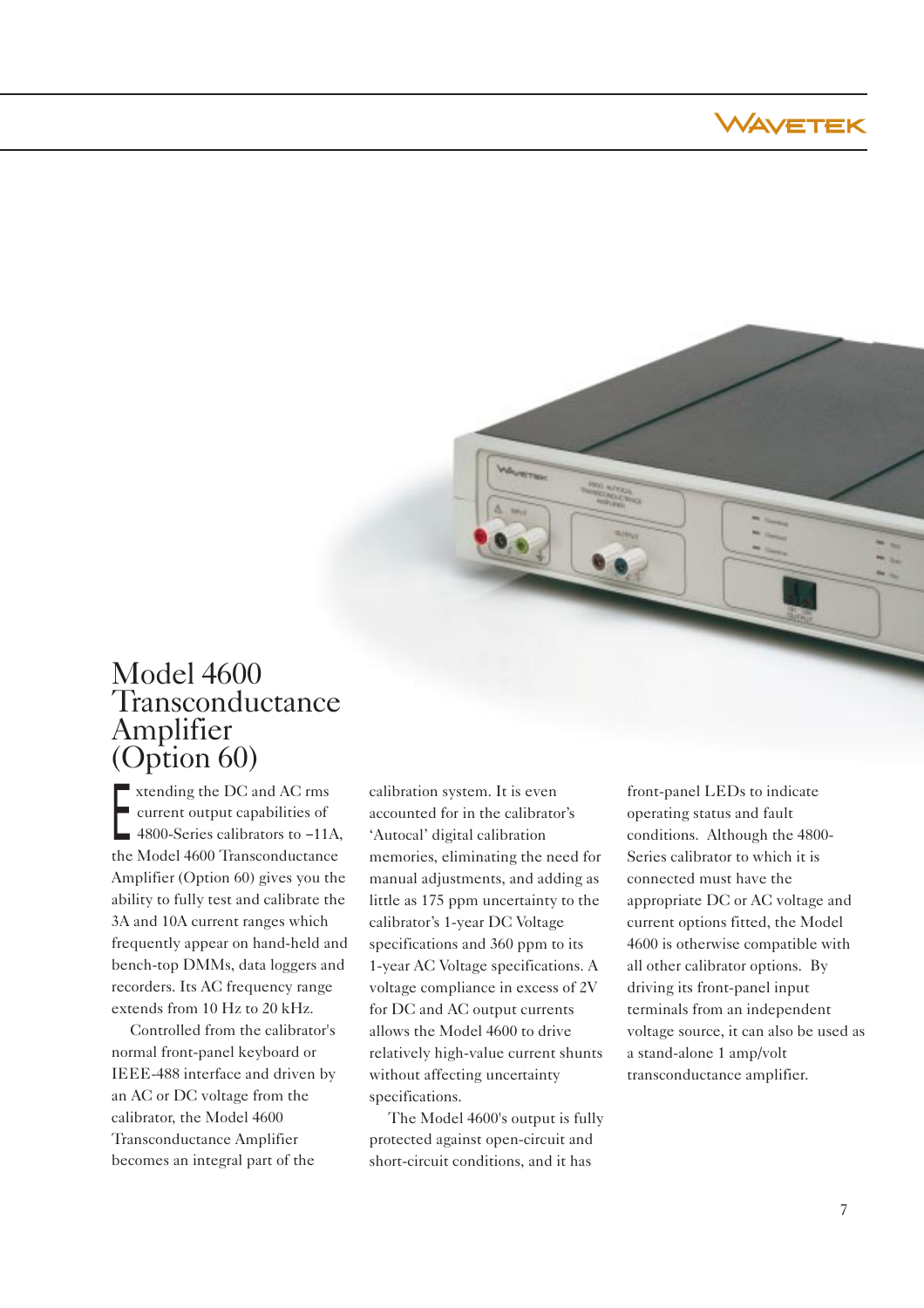# Portocal-II — Windows™ Compatible Software for Controlling Workload, Results and Documentation

C onnect up any 4800-Series calibrator to a PC running Wavetek's Portocal-II Calibration Management Software and you have a powerful system which will automate calibration operations, document calibration results, manage an entire instrument inventory, and allow you to develop calibration procedures for new instruments. Running under Windows™ and supporting multi-user networked access to its database files, Portocal-II implements advanced features such as the maintenance of ISO9000 compliant traceability, custom certificate and report generation, and high-level procedure programming.

#### **Simplifying Calibration Operations**

Using text and graphic images to show the operator how to make the necessary lead connections, Portocal-II controls a 4800-Series calibrator and the unit-under-test

via the IEEE-488 bus to fully automate the calibration process. Even if the instrument being calibrated cannot be controlled via the bus, Portocal-II still guides the operator step-bystep through the calibration procedure,

visually indicating any manual intervention which is required. The result is higher workload throughput, greater process consistency, minimization of human error, and less requirement for operator training — in short, higher quality at lower cost.

Portocal-II is supplied with an extensive library of fully tested calibration procedures for instruments that can be calibrated by 4800-Series

|                                                                                          |                                                                                    | <b>Fig</b>                                                           |                                    |                |
|------------------------------------------------------------------------------------------|------------------------------------------------------------------------------------|----------------------------------------------------------------------|------------------------------------|----------------|
|                                                                                          | <b>LE connel</b>                                                                   |                                                                      |                                    |                |
| <b>Address of Co.</b><br><b>Hamed Assistant Dist</b><br><b>Bill (Companients Conden)</b> | <b>Editions</b> Vieweld Experience                                                 |                                                                      |                                    |                |
| Christopher Angle 3 Minister                                                             | <b>E-5 Lates Lower</b><br><b>HERMAN</b>                                            |                                                                      |                                    |                |
| <b>Európ Consormius</b><br>Load, America                                                 |                                                                                    |                                                                      |                                    |                |
| <b>SUPPOSE</b><br><b>Solution St</b><br><b>PEAK A RAWLEST FOR THE</b>                    | <b>La Tina</b>                                                                     |                                                                      |                                    |                |
| <b>Bidde Atheneder</b>                                                                   | <b>HEIGHT HE</b>                                                                   |                                                                      |                                    |                |
| <b>NOTENING</b><br>EIT Exchangement<br><b>Facus Cours</b><br><b>Marchine</b>             | <b>SECURE</b>                                                                      |                                                                      |                                    |                |
| <b>Service</b>                                                                           |                                                                                    |                                                                      |                                    |                |
| <b>Green Fisch</b><br><b>Bridgest Filte Are Collaption</b><br>National<br><b>SIGRAL</b>  | point of a con-                                                                    |                                                                      |                                    |                |
| <b>Subscribe</b><br>Traditions Act                                                       | <b>Arts Parish</b><br><b>East</b>                                                  |                                                                      |                                    |                |
| Topolos<br>Trades Transity Associates (control                                           | H.<br><b><i><u>Transport</u></i></b>                                               |                                                                      |                                    |                |
| be a farmaced in a<br><b>COLORADO</b><br>The state Corporate p                           | <b>Barried</b><br><b>TITICS</b>                                                    | <b>Alleged</b><br>the court and the court coup.                      | иf<br>-<br>1978                    |                |
| tagen<br>Industries Eastern Laurenter.                                                   | <b>BBTS-row</b>                                                                    | Transport with \$10.2 Mill Trans-                                    | $-0.001$                           |                |
|                                                                                          |                                                                                    | and with the finance down instrument formula                         | and was 1.0                        |                |
|                                                                                          | <b>BEC-4011 State</b>                                                              | sees see 2.2.1 decline.                                              | land, Allin<br>٠                   | <b>COLLEGE</b> |
|                                                                                          | <b>BEE HALL SAY</b><br><b>LASTER STA</b>                                           | came care it \$10.45 (clus)<br>Telecial StarTist Mount 107, 1991     | men, sky.                          |                |
|                                                                                          |                                                                                    |                                                                      |                                    |                |
|                                                                                          | <b>Survey Fords</b>                                                                | <b>BASIC ART CURRY BALL</b>                                          |                                    |                |
|                                                                                          | <b>Report Follows</b>                                                              | Telephonic and the self of the pro-                                  |                                    |                |
|                                                                                          | <b>LET AC</b>                                                                      | ally LaClasse                                                        | at an                              |                |
|                                                                                          | $-111$<br><b>ALC US</b>                                                            | <b>IDCOUNTER</b>                                                     | ac and                             |                |
|                                                                                          |                                                                                    |                                                                      |                                    |                |
| <b>Service</b><br><b>Book</b>                                                            | <b>Call Mark III</b><br><b>Service Here</b><br><b>Target</b>                       |                                                                      |                                    | <b>COLL</b>    |
| <b>CONTRACT</b><br><b>Sedan C. Associate</b>                                             | Statistical College<br>×                                                           | <b>Executive Connect</b>                                             | <b>House</b><br><b>Lake A</b>      |                |
| <b>Blue</b><br><b>Sales</b><br>e.<br><b>Second</b>                                       | 10 Digital Advance<br>1130.4<br>All County<br>14.6×30 Adverts                      | work is<br><b><i><u>Grand Ave</u></i></b>                            | <b>Talking</b><br><b>Distances</b> |                |
| <b>Sept.</b><br>Film.                                                                    | 17 Minn<br>PLANE LEASER                                                            | <b>MONAGE A</b><br>$-$                                               | <b>GOOD EST THEFT</b>              |                |
| <b>Lease</b><br>w.                                                                       | <b>HALL</b><br>shake an Ad                                                         | <b><i><u><u><b>TREES</b></u></u></i></b><br><b>Contribution Case</b> | A proposed 1774 Auto               |                |
| <b>STANDARD</b><br>$-$<br><b>District</b><br>12 March                                    | 100<br>Imported that<br><b>UNICE</b><br>Suite Andrew                               |                                                                      |                                    |                |
| <b>EMPLO</b><br><b>Silvest</b>                                                           | <b>MAGAZ</b><br><b>Di-Artific Sweets</b>                                           | <b>Salesman</b>                                                      | Lated Mine &                       |                |
| <b>Company</b><br><b>CAR code Grand</b><br>Andrewaters<br><b>Contract</b>                | <b>Sec Texas</b><br>15 King St. Leksons<br><b>Dec Tony</b><br>10-Septility Adverts | <b><i><u>SALES</u></i></b><br><b>BLACK</b>                           | <b><i><u>Rodrigi Wayne</u></i></b> |                |
| THE AW<br><b>Windows</b>                                                                 | <b>Sec Tour</b><br>10 Sep R. Linkards                                              | <b>The State</b><br><b>PH 28</b>                                     |                                    |                |
| <b>Patia</b><br>. .                                                                      | <b>San Your</b><br>10 No. 15 - A truck                                             |                                                                      |                                    |                |
| week<br><b>CAMBRIDGE</b><br><b>Tukish</b><br>ange.                                       | <b>BLAZE/ILEV-</b><br><b>LIFE E</b><br>Main All Allen                              | æ                                                                    |                                    |                |
| age.<br><b>Taking</b>                                                                    | <b>TARGE</b><br>Tel: Level & T. Johnson                                            | Therefore in the car battery hall are as a structure of              |                                    |                |
| <b>SAFET</b><br><b>Parameter</b>                                                         | THAMPLE AREA<br>$\sim$                                                             |                                                                      |                                    |                |
| <b>Highway</b><br><b>Jedniko procesi</b><br><b>Fisca</b><br>Wington Av                   | <b>STEE</b><br>19 (pp-S1, A Rom)<br><b>SERVICE</b><br>10 To 2 Hill, J. Rossey      |                                                                      |                                    |                |
| <b>TALENTA</b><br><b>INFR/RIGHT</b><br>No<br>78-logical dia                              | <b>SEE</b><br>10 Suit Mit Alberta<br><b>STAGE AT LEASE</b><br>tat                  |                                                                      |                                    |                |





calibration process. Other calibrators supported include commonly used models from Fluke and Tektronix.

### **Syntax-free Procedure Generation**

Sooner or later, you'll probably need calibration procedures for new or unusual instruments. If these are not already available as part of Wavetek's procedure update program (call your local sales office for the latest information), you can write them yourself using Portocal-II's integrated procedure generator. Featuring a high-level menu-based programming technique which eliminates any need to remember complicated syntax rules, programming instructions or IEEE-488 commands, Portocal-II makes procedure generation simplicity itself. You can even cut and paste sections of one procedure into another one so that you can easily re-use routines that you know to work.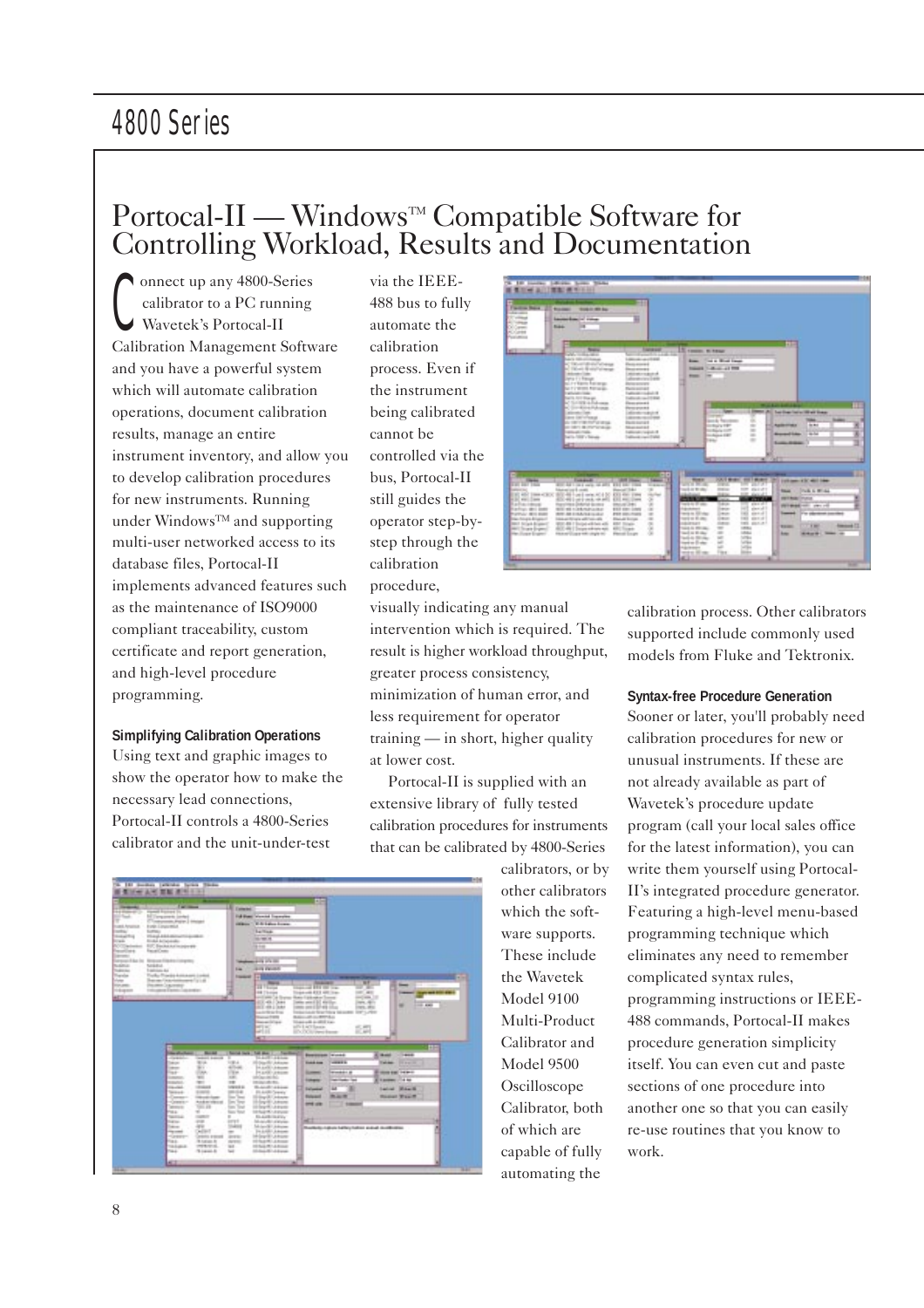

### **Keeping Track of Instruments and Results**

Generating and executing calibration procedures is only one part of Portocal-II's overall capability. At the heart of the Portocal-II software is a powerful inventory management system which allows you to maintain comprehensive records on every item of equipment that you have to calibrate, and on every calibrator which you use to calibrate them. For example, Portocal-II's inventory records contain all the information required to uniquely define a particular instrument, together with details of its current owner and calibration due date. You can use this information to assess your future calibration workload on a month-by-month or week-by-week basis, and mailmerge the information to generate recall notices for the appropriate instruments.

Whenever you calibrate an instrument on a Portocal-II system, all the calibration results produced are date stamped and locked to the appropriate instrument's inventory record. As you continue to use the system, Portocal-II automatically builds a complete calibration history for each instrument, providing important data for statistical process control programs and allowing the optimum calibration interval for the instrument to be evaluated.

#### **Producing Documentation**

Because the data in any database is only as good as your means of accessing it, we've integrated the industry's most powerful database reporting program into the Portocal-II Software — R&R Report Writer from Concentric Data Systems Inc. R&R Report Writer gives you the

ability to generate custom calibration certificates that incorporate your own headers, footers and logo graphics, and to produce management reports that present your data in the most meaningful and understandable form. It also gives you the ability to export data from Portocal-II in a variety of different industrystandard formats so that it can be used in statistical control programs.

#### **Networking for Efficiency**

Portocal-II not only operates under the Windows\* operating system, it also has powerful networking capabilities. As a result, inventory management, procedure generation and report writing activities can be carried out on peripheral computers, without disturbing productive use of your Portocal-II system as a calibration workstation.



\* Windows 95 or Windows for Workgroups 3.11 or higher.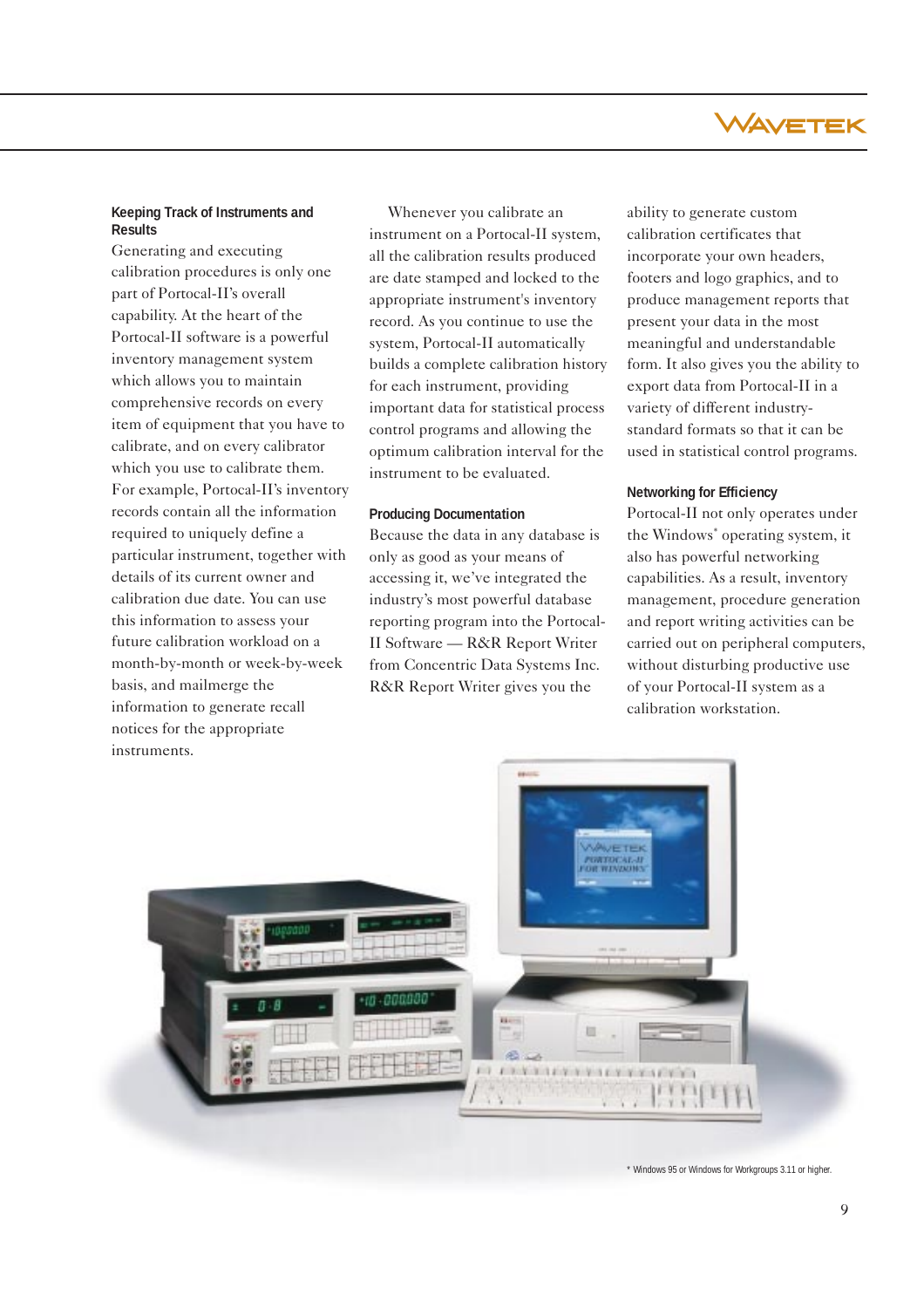# The Model 4950 MTS — On-Site Calibrator Support

A s an alternative to sending your 4800-Series calibrator to an accredited laboratory for routine recalibration, you can also take advantage of Wavetek's unique onsite calibration service. Utilizing our Model 4950 MTS, and carrying full Category-1 NAMAS or DKD accreditation\*, this service allows you to carry out complete calibration and adjustment of a 4800-Series calibrator (and other calibrators in the Wavetek range) at a time and place of your own choosing, without incurring expensive labour charges or downtime penalties.

Unlike some other manufacturers' calibrator support strategies which attempt to maintain AC traceability using DC artefacts, the Model 4950 MTS calibrates every single one of

the calibrator's ranges and functions against higher order metrology standards. As a result, you'll have the highest possible confidence in your calibrator's ability to pass on an unbroken chain of traceability to the instruments you calibrate with it.

### **Closing the Loop for Enhanced Confidence Levels**

Using our on-site calibration service is extremely easy. You simply supply us with details of your calibrator and the environment in which it is operated. Then we send you a Model 4950 MTS which has been fully characterized against highaccuracy standards immediately before shipment.

The Model 4950 MTS travels in a special transit case which protects it from mechanical shock or sudden changes of temperature so that it arrives in perfect condition. (The system is even equipped with shock, vibration and temperature monitors so that you can check that the MTS hasn't received adverse handling.) We even include a portable PC into which we've installed a fully automated calibration program saving you the time and expense of dedicating a skilled calibration engineer to the task.

Simply connect your calibrator to the Model 4950 MTS and the PC using the cables supplied and start the calibration program. The program prompts you to perform any manual operations that are required, such as setting the correct IEEE-488 addresses on the instruments and turning the calibration key on the calibrator's back panel, and then performs the entire calibration/ adjustment process automatically. When it's finished, you re-pack the Model 4950 and computer back into its transit case and return it to us. It's as simple as that.

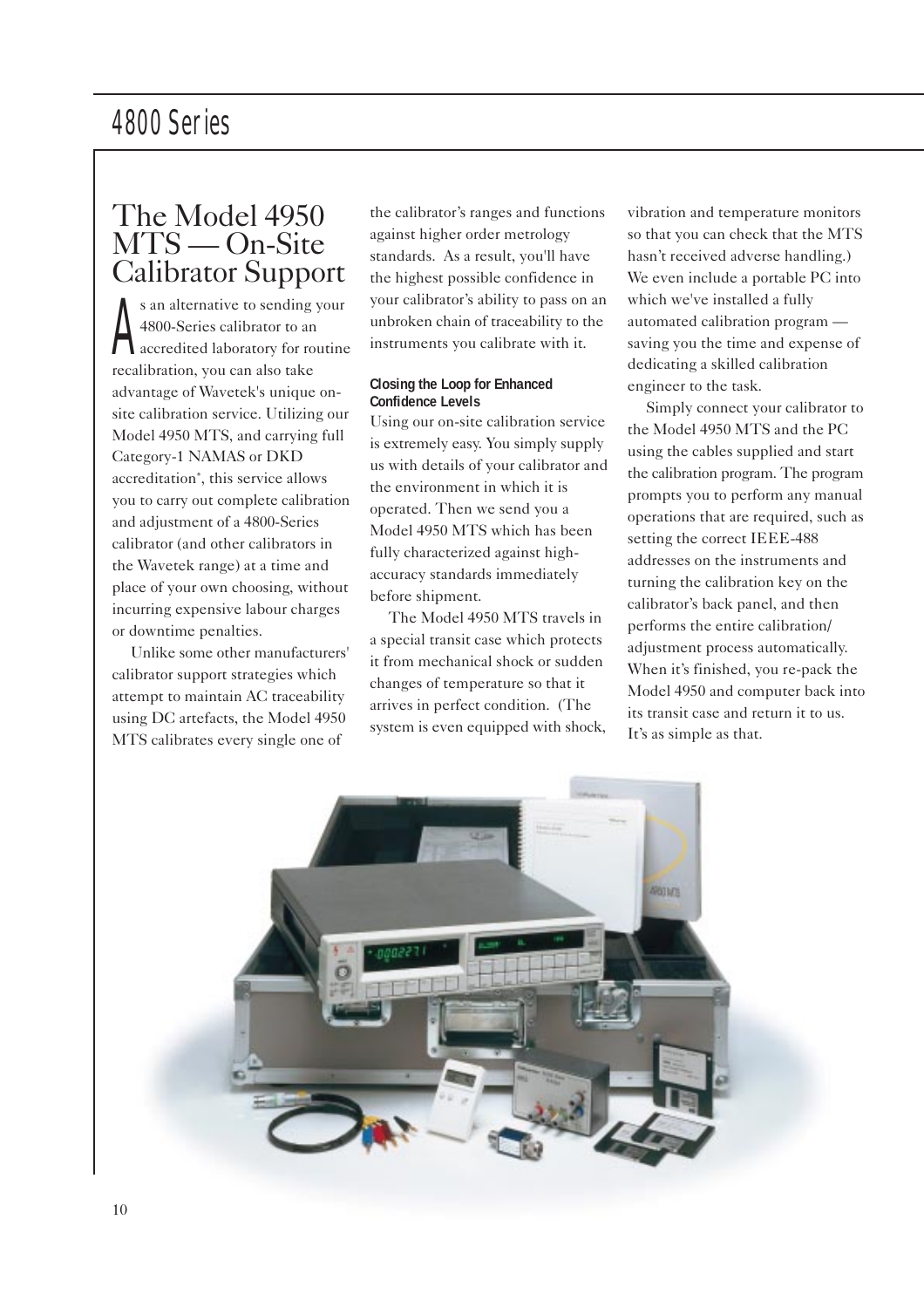WAVETEK



When we receive the Model 4950 MTS, we close the calibration loop by checking it against the same standards that were used to calibrate it before shipment — thereby verifying that its performance has remained unaltered. Then we issue the calibration certificate for your calibrator.

### **Dual Calibration Memories Maintain Best Metrology Practice**

The unique 'shadow cal' facility provided on 4800-Series calibrators means that the adjustments made to your calibrator during the on-site part of this calibration process won't have to be implemented until after you receive the certificate — thereby maintaining best practice metrology principles throughout.

By transferring the existing calibration constants from the calibrator's 'Autocal' memory into its 'Shadow Cal' memory before you allow the Model 4950 system to

make adjustments, the calibrator's original calibration state can be maintained until you receive the new calibration certificate. Two front-panel keystrokes are then all it takes to switch the calibrator back to its normal 'Autocal' memory, where the new calibration constants are stored.

Of course, you don't have to use our on-site calibration service to take advantage of the Model 4950 MTS. For example, you could opt to purchase a unit so that you can operate an in-house calibration

service, using one of your own calibrators to provide the necessary closed-loop verification of the Model 4950's performance before and after it travels to a suitably accredited calibration laboratory for routine recalibration. And remember that the Model 4950 not only supports Wavetek 4800-Series calibrators. It can also calibrate and adjust Wavetek 9000-Series Multi-Product calibrators and fully calibrate (on every range and function) Fluke's Model 5700A and 5100B calibrators.

#### **Model 4950 Closed-Loop Calibration Uncertainties\***

**Uncertainties are expressed in ppm and assume successful loop closure.**

| <b>Function</b>   | Range                  | Lowest Uncertainty in Range |
|-------------------|------------------------|-----------------------------|
| DC Voltage        | $-100$ mV to $-1000$ V |                             |
| AC Voltage        | 1mV to 1000V           | 26                          |
|                   | 10Hz to 1MHz           |                             |
| DC Current        | $-100$ mA to $-10A$    | 13                          |
| <b>AC Current</b> | 100mA to 10A           | 85                          |
|                   | 10Hz to 30kHz          |                             |
| Resistance        | 1w to 100Mw            | 4.5                         |

NAMAS Accreditation No. 0183SI Calibration (granted by UKAS to Wavetek Ltd, Norwich, UK.) DKD Accreditation No. DKD-K-08201 (granted to Wavetek GmbH, Munich, Germany.)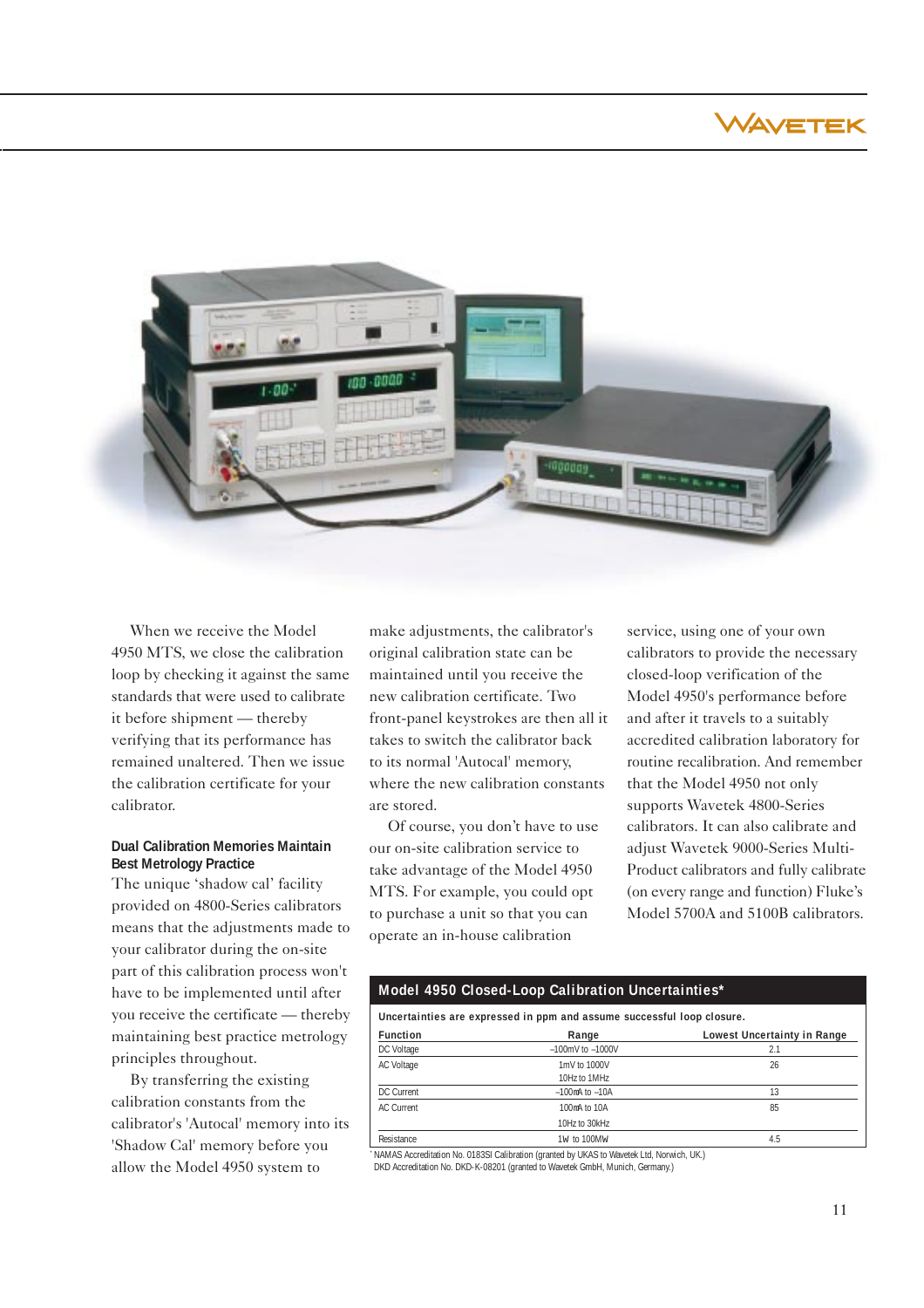

# 4800A Uncertainty Specifications Relative to Calibration Standards.

# **4800A DC Voltage Relative Uncertainty** – **(ppm OUTPUT +** m**V Floor)[1]**

| Range | 24Hr Stability <sup>[2]</sup> | 90 Days Tcert <sup>[3]</sup> - 1 C | 180 Days Tcert <sup>[3]</sup> $-5$ C | 365 Days Tcert <sup>[3]</sup> $-5$ C | Temperature |
|-------|-------------------------------|------------------------------------|--------------------------------------|--------------------------------------|-------------|
| 100mV | $1.2 + 0.4$                   | $4.5 + 0.5$                        | $5.5 + 0.5$                          | $7.5 + 0.5$                          |             |
| 1V    | $+$                           | $4 + 1$                            | 6 + 1                                | / + 1                                | 0.5         |
| 10V   | $0.6 + 2$                     | $2.5 + 4$                          | $5 + 4$                              | $6.5 + 4$                            | 0.15        |
| 100V  | $+30$                         | $4 + 50$                           | $6 + 50$                             | $8 + 50$                             | 0.5         |
| 1000V | $+300$                        | $5 + 500$                          | $7.5 + 500$                          | $9.5 + 500$                          | 0.5         |

Scale Length: 0 to –200% of range (100mV to 100V ranges); 0 to –110% of range (1000V range). Settling Time: <1s to 10ppm of step size. Settling Resolution: 0.1ppm or 10nV

Maximum Load : 25mA on 1V to 1000V ranges. Output Impedance 100W on 100mV to 100mV ranges.

# **4800A AC Voltage Relative Uncertainty** – **(ppm OUTPUT +** m**V Floor)[1]**

| Range                | <b>Frequency Band</b> | 24Hr Stability <sup>[2]</sup> | 90 Days Tcert <sup>[3]</sup> - 1 C | 180 Days Tcert <sup>[3]</sup> - 5 C | 365 Days Tcert <sup>[3]</sup> - 5 C | Temperature<br>Coefficient[4] |
|----------------------|-----------------------|-------------------------------|------------------------------------|-------------------------------------|-------------------------------------|-------------------------------|
| 100mV <sup>[5]</sup> | $10 - 31$             | $80 + 8$                      | $100 + 9$                          | $120 + 9$                           | $140 + 9$                           | 10                            |
|                      | $32 - 330$            | $60 + 8$                      | $100 + 9$                          | $105 + 9$                           | $110 + 9$                           | 5                             |
|                      | $300 - 10k$           | $45 + 8$                      | $45 + 9$                           | $60 + 9$                            | $70 + 9$                            | 5                             |
|                      | 10k - 33k             | $50 + 8$                      | $65 + 9$                           | $95 + 9$                            | $130 + 9$                           | 5                             |
|                      | 30k - 100k            | $60 + 8$                      | $290 + 9$                          | $300 + 9$                           | $310 + 9$                           | 10                            |
|                      | 100k - 330k           | $160 + 20$                    | $800 + 40$                         | $900 + 40$                          | $0.12\% + 40$                       | 20                            |
|                      | 300k - 1M             | $260 + 40$                    | $0.22\% + 140$                     | $0.23\% + 140$                      | $0.25\% + 140$                      | 50                            |
| 1V                   | $10 - 31$             | $80 + 20$                     | $110 + 30$                         | $120 + 30$                          | $130 + 30$                          | 5                             |
|                      | $32 - 330$            | $40 + 10$                     | $45 + 20$                          | $60 + 20$                           | $80 + 20$                           | 5                             |
|                      | $300 - 33k$           | $40 + 5$                      | $45 + 10$                          | $60 + 10$                           | $80 + 10$                           | $\overline{3}$                |
|                      | 30k - 100k            | $40 + 10$                     | $105 + 20$                         | $135 + 20$                          | $145 + 20$                          | 5                             |
|                      | 100k - 330k           | $100 + 20$                    | $405 + 100$                        | $415 + 100$                         | $430 + 100$                         | 15                            |
|                      | 300k - 1M             | $240 + 20$                    | $0.22\% + 400$                     | $0.23\% + 400$                      | $0.24\% + 400$                      | 100                           |
| <b>10V</b>           | $10 - 31$             | $80 + 200$                    | $110 + 300$                        | $125 + 300$                         | $135 + 300$                         | 5                             |
|                      | $32 - 330$            | $40 + 100$                    | $45 + 200$                         | $60 + 200$                          | $80 + 200$                          | 5                             |
|                      | $300 - 33k$           | $40 + 50$                     | $45 + 100$                         | $60 + 100$                          | $80 + 100$                          | 3                             |
|                      | 30k - 100k            | $40 + 100$                    | $110 + 200$                        | $140 + 200$                         | $150 + 200$                         | 5                             |
|                      | 100k - 330k           | $100 + 200$                   | $320 + 1$ mV                       | $360 + 1$ mV                        | $400 + 1$ mV                        | 15                            |
|                      | $300k - 1M$           | $240 + 200$                   | $0.24\% + 5$ mV                    | $0.25\% + 5$ mV                     | $0.26\% + 5$ mV                     | 100                           |
| 100V                 | $10 - 31$             | $80 + 2$ mV                   | $150 + 3$ mV                       | $160 + 3$ mV                        | $190 + 3$ mV                        | 5                             |
|                      | $32 - 330$            | $40 + 1$ mV                   | $80 + 2$ mV                        | $100 + 2$ mV                        | $120 + 2$ mV                        | 5                             |
|                      | $300 - 10k$           | $40 + 400$                    | $50 + 1$ mV                        | $75 + 1$ mV                         | $80 + 1 mV$                         | 3                             |
|                      | $10k - 33k$           | $40 + 400$                    | $80 + 2$ mV                        | $85 + 2$ mV                         | $90 + 2$ mV                         | 3                             |
|                      | 30k - 100k            | $40 + 1$ mV                   | $250 + 3 mV$                       | $275 + 3$ mV                        | $300 + 3$ mV                        | 10                            |
|                      | 100k - 330k           | $60 + 2mV$                    | $580 + 50$ mV <sup>[6]</sup>       | $645 + 50$ mV <sup>(6)</sup>        | $860 + 50$ mV <sup>(6)</sup>        | 30                            |
|                      | 330k - 1M             | 700 + 15 mV                   | $0.85\% + 130$ mV <sup>[6]</sup>   | $0.9\% + 130$ mV <sup>[6]</sup>     | $0.95\% + 130$ mV <sup>[6]</sup>    | 90                            |
| 1000V                | $10 - 31$             | $100 + 10$ mV                 | $210 + 20$ mV                      | $215 + 20$ mV                       | 225 + 20 mV                         | 5                             |
|                      | $32 - 330$            | $60 + 4$ mV                   | $210 + 20$ mV                      | $215 + 20$ mV                       | $225 + 20$ mV                       | 5                             |
|                      | $300 - 3.3k$          | $60 + 4$ mV                   | $160 + 20$ mV                      | $170 + 20$ mV                       | $180 + 20$ mV                       | 5                             |
|                      | 3k - 10k              | $60 + 4$ mV                   | $160 + 20$ mV                      | $170 + 20$ mV                       | 180 + 20 mV                         | 5                             |
|                      | 10k - 33k             | $100 + 20$ mV                 | $200 + 40$ mV                      | $205 + 40$ mV                       | $210 + 40$ mV                       | 5                             |
|                      | 30k - 100k            | 150 + 20 mV(6)                | 870 + 40 mV(6)                     | 925 + 40 mV <sup>(6)</sup>          | $0.14\% + 40$ mV <sup>(6)</sup>     | $\overline{7}$                |

Scale Length: 9% to 200% of range (1mV to 100V ranges); 9% to 110% of range (1000V range). Settling Time (to 100ppm of step size): < 10s from 10Hz to 32Hz; < 3s from 33Hz to 330Hz;

Max Resistive Load: Output Impedance 30W on 1mV to 100mV ranges; 50mA rms on 1V range; 60mA rms on 10V range; 120mA rms on 100V range; 15mA rms on 1000V range, < 3kHz; 65mA rms on 1000V range, > 3kHz.

Setting Resolution: 1ppm or 100nV Max Capacitive Load: 1000pF (1V to 100V ranges); 300pF (1000V range). Frequency Uncertainty: <– 100ppm for life.

< 1s above 330Hz. These figures x2 for range changes.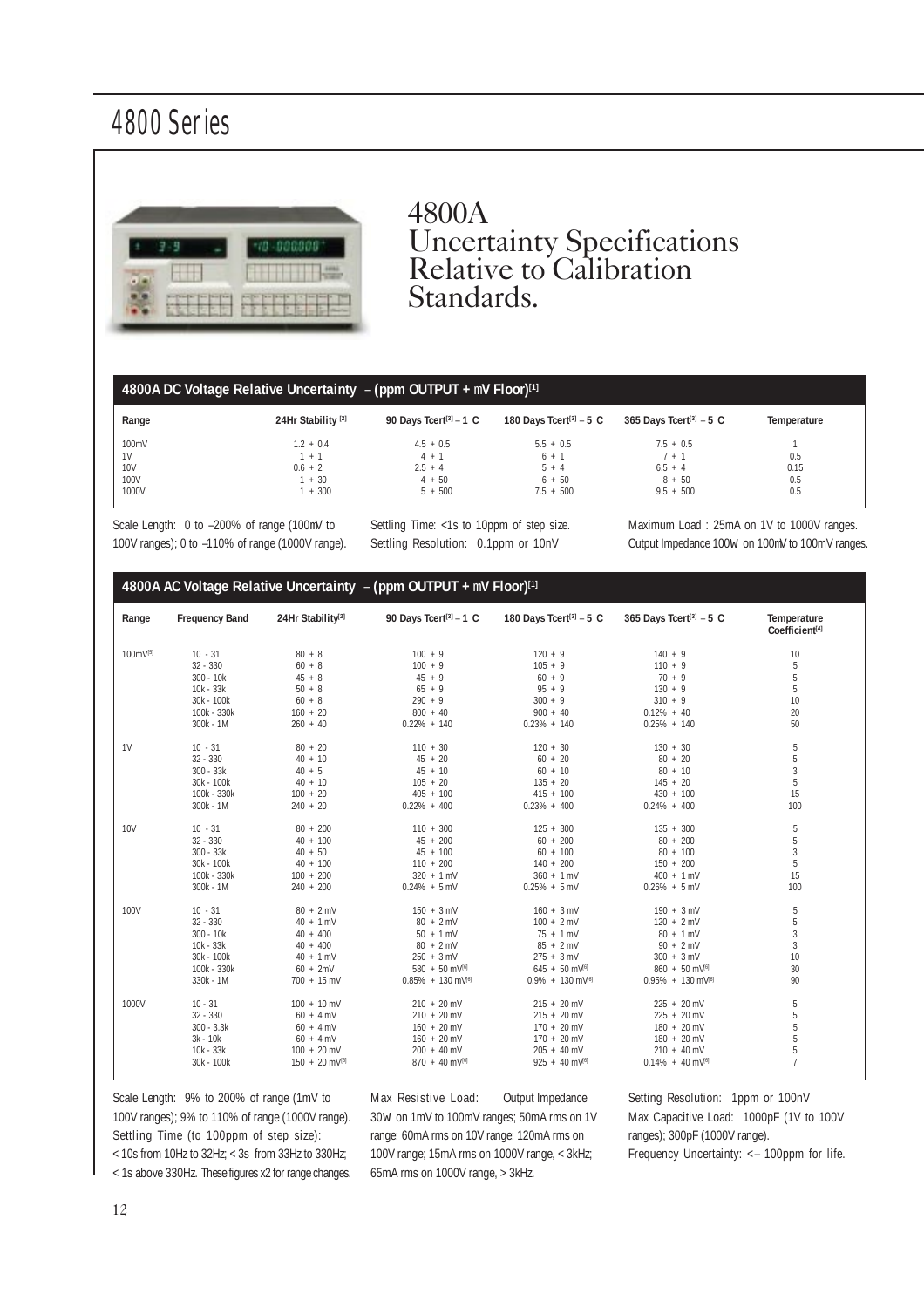

|                   | 4800A DC Current Relative Uncertainty $-$ (ppm OUTPUT + $mA$ Floor) <sup>[1]</sup> |                                    |                                     |                                      |                                           |  |  |  |  |
|-------------------|------------------------------------------------------------------------------------|------------------------------------|-------------------------------------|--------------------------------------|-------------------------------------------|--|--|--|--|
| Range             | 24Hr Stability <sup>[2]</sup>                                                      | 90 Days Tcert <sup>[3]</sup> - 1 C | 180 Days Tcert <sup>[3]</sup> - 5 C | 365 Days Tcert <sup>[3]</sup> $-5$ C | Temperature<br>Coefficient <sup>[4]</sup> |  |  |  |  |
| 100mA             | $7 + 2 nA$                                                                         | $60 + 2nA$                         | $80 + 2 nA$                         | $112 + 2nA$                          | 20                                        |  |  |  |  |
| 1mA               | $7 + 10nA$                                                                         | $37 + 20 \text{ nA}$               | $45 + 20 \text{ nA}$                | $58 + 20 \text{ nA}$                 | 10                                        |  |  |  |  |
| 10 <sub>m</sub> A | $7 + 100 \text{ nA}$                                                               | $37 + 100$ nA                      | $45 + 100$ nA                       | $65 + 100$ nA                        | 10                                        |  |  |  |  |
| 100mA             | $1 + 1$                                                                            | $35 + 1$                           | $45 + 1$                            | $55 + 1$                             | 10                                        |  |  |  |  |
| 1A                | $15 + 20$                                                                          | $55 + 30$                          | $77 + 30$                           | $125 + 30$                           | 20                                        |  |  |  |  |
| $10A^{[7]}$       | $15 + 200$                                                                         | $70 + 500$                         | $115 + 500$                         | $160 + 500$                          | 20                                        |  |  |  |  |

Scale Length: 0 to –200% of range (100mA to 1A ranges): 0 to –100% of range (10A range).

Settling Time: < 1s to full specification ( 100mA to 1A ranges): < 1s to 40ppm of step size (10A range). Settling Resolution: 1ppm

Compliance Voltage: 3V on 100mA to 1A ranges; 2V on 10A range.

|                    |                       |                               | 4800A AC Current Relative Uncertainty $-$ (ppm OUTPUT + mA Floor) <sup>[1]</sup> |                                     |                                      |                                           |
|--------------------|-----------------------|-------------------------------|----------------------------------------------------------------------------------|-------------------------------------|--------------------------------------|-------------------------------------------|
| Range              | <b>Frequency Band</b> | 24Hr Stability <sup>[2]</sup> | 90 Days Tcert <sup>[3]</sup> - 1 C                                               | 180 Days Tcert <sup>[3]</sup> - 5 C | 365 Days Tcert <sup>[3]</sup> $-5$ C | Temperature<br>Coefficient <sup>[4]</sup> |
| 100 <sub>m</sub> A | $10 - 1k$             | $50 + 4 nA$                   | $120 + 6$ nA                                                                     | $135 + 10 \text{ nA}$               | $150 + 10 \text{ nA}$                | 10                                        |
|                    | $1k - 5k$             | $70 + 6$ nA                   | $290 + 8 \text{ nA}$                                                             | $315 + 14 nA$                       | $350 + 14$ nA                        | 20                                        |
| 1 <sub>m</sub> A   | $10 - 1k$             | $30 + 20$ nA                  | $70 + 60$ nA                                                                     | $85 + 0.1$                          | $100 + 0.1$                          | 10                                        |
|                    | $1k - 5k$             | $40 + 20 \text{ nA}$          | $135 + 60$ nA                                                                    | $180 + 0.1$                         | $246 + 0.1$                          | 10                                        |
| 10mA               | $10 - 1k$             | $30 + 0.2$                    | $70 + 0.6$                                                                       | $85 + 1$                            | $100 + 1$                            | 10                                        |
|                    | $1k - 5k$             | $40 + 0.2$                    | $150 + 0.6$                                                                      | $190 + 1$                           | $250 + 1$                            | 10                                        |
| 100 <sub>m</sub> A | $10 - 1k$             | $30 + 2$                      | $70 + 6$                                                                         | $85 + 10$                           | $100 + 10$                           | 10                                        |
|                    | $1k - 5k$             | $40 + 2$                      | $150 + 6$                                                                        | $190 + 10$                          | $252 + 10$                           | 10                                        |
| 1A                 | $10 - 1k$             | $50 + 40$                     | $250 + 60$                                                                       | $275 + 100$                         | $300 + 100$                          | 20                                        |
|                    | $1k - 5k$             | $70 + 60$                     | $410 + 80$                                                                       | $450 + 140$                         | $470 + 140$                          | 25                                        |
| $10A^{[7]}$        | $10 - 1k$             | $40 + 400$                    | $300 + 2 mA$                                                                     | $350 + 2 \text{ mA}$                | $400 + 2 mA$                         | 13                                        |
|                    | $1k - 5k$             | $75 + 600$                    | $750 + 2 \text{ mA}$                                                             | $800 + 2 mA$                        | $850 + 2 mA$                         | 28                                        |
|                    | $5k - 10k$            | $400 + 1.2 \text{ mA}$        | $0.15% + 6mA$                                                                    | $0.18\% + 6 \text{ mA}$             | $0.22\% + 6$ mA                      | 50                                        |
|                    | 10k - 20k             | $0.2\% + 3 mA$                | $0.55\% + 32 \text{ mA}$                                                         | $0.63\% + 32 \text{ mA}$            | $0.72\% + 32 \text{ mA}$             | 50                                        |

Scale Length: 9% to 200% of range (100mA to 1A ranges); 9% to 110% of range (10A range). Settling Time: As AC Voltage.

Frequency Uncertainty: As AC Voltage. Max Reactive Load: 10nF, 1mH (time constant  $<1$ ms).

Settling Resolution: 1ppm Compliance Voltage: 3V rms on 100mA to 1A ranges; 2V rms on 10A range.

|          | 4800A Resistance Relative Uncertainty $-$ (ppm OUTPUT) <sup>[1]</sup> |                                     |                                      |                                      |                                           |  |  |  |  |  |
|----------|-----------------------------------------------------------------------|-------------------------------------|--------------------------------------|--------------------------------------|-------------------------------------------|--|--|--|--|--|
| Range    | 24Hr Stability <sup>[1]</sup>                                         | 90 Days Tcert <sup>[3]</sup> $-1$ C | 180 Days Tcert <sup>[3]</sup> $-5$ C | 365 Days Tcert <sup>[3]</sup> $-5$ C | Temperature<br>Coefficient <sup>[4]</sup> |  |  |  |  |  |
| 10 Ohm   |                                                                       |                                     |                                      | 35                                   |                                           |  |  |  |  |  |
| 100 Ohm  |                                                                       |                                     |                                      |                                      |                                           |  |  |  |  |  |
| 1k Ohm   |                                                                       |                                     |                                      |                                      |                                           |  |  |  |  |  |
| 10k Ohm  |                                                                       |                                     |                                      |                                      |                                           |  |  |  |  |  |
| 100k Ohm |                                                                       |                                     |                                      |                                      |                                           |  |  |  |  |  |
| 1M Ohm   |                                                                       |                                     |                                      | 38                                   |                                           |  |  |  |  |  |
| 10M Ohm  |                                                                       |                                     | 59                                   | 78                                   |                                           |  |  |  |  |  |
| 100M Ohm | 30                                                                    | 50                                  | 115                                  | 150                                  | 20                                        |  |  |  |  |  |

Display Resolution: 0.1ppm Connections: Programmable 2-wire/4-wire sense. Programmable remote/local guard.

Fuse Protection: to 120V rms

[1] All Relative Uncertainty specifications calculated to a 99% confidence level. Methods of combining uncertainty of calibration standards should comply with the requirements defined in documents ISO TAG4 and NIST Technical Note 1297.

[2] 24Hr Stability are relative to calibration standards for same conditions between 18 C and 28 C

[3] Tcert = temperature at certification. Factory Calibration Temperature = 23 C

[4] Temperature Coefficient (ppm/ C) applies outside -5 Tcert bands.

[5] For 1 mV and 10 mV ac voltage ranges multiply the floor value by 0.6 for frequencies below 300 kHz and 0.2 for frequencies >300 kHz.

[6] For loads > 50mA add  $F(kHz) \times [1/(mA)-5]$  ppm.

<sup>75</sup><br>[7] Requires option 60 transconductance amplifier.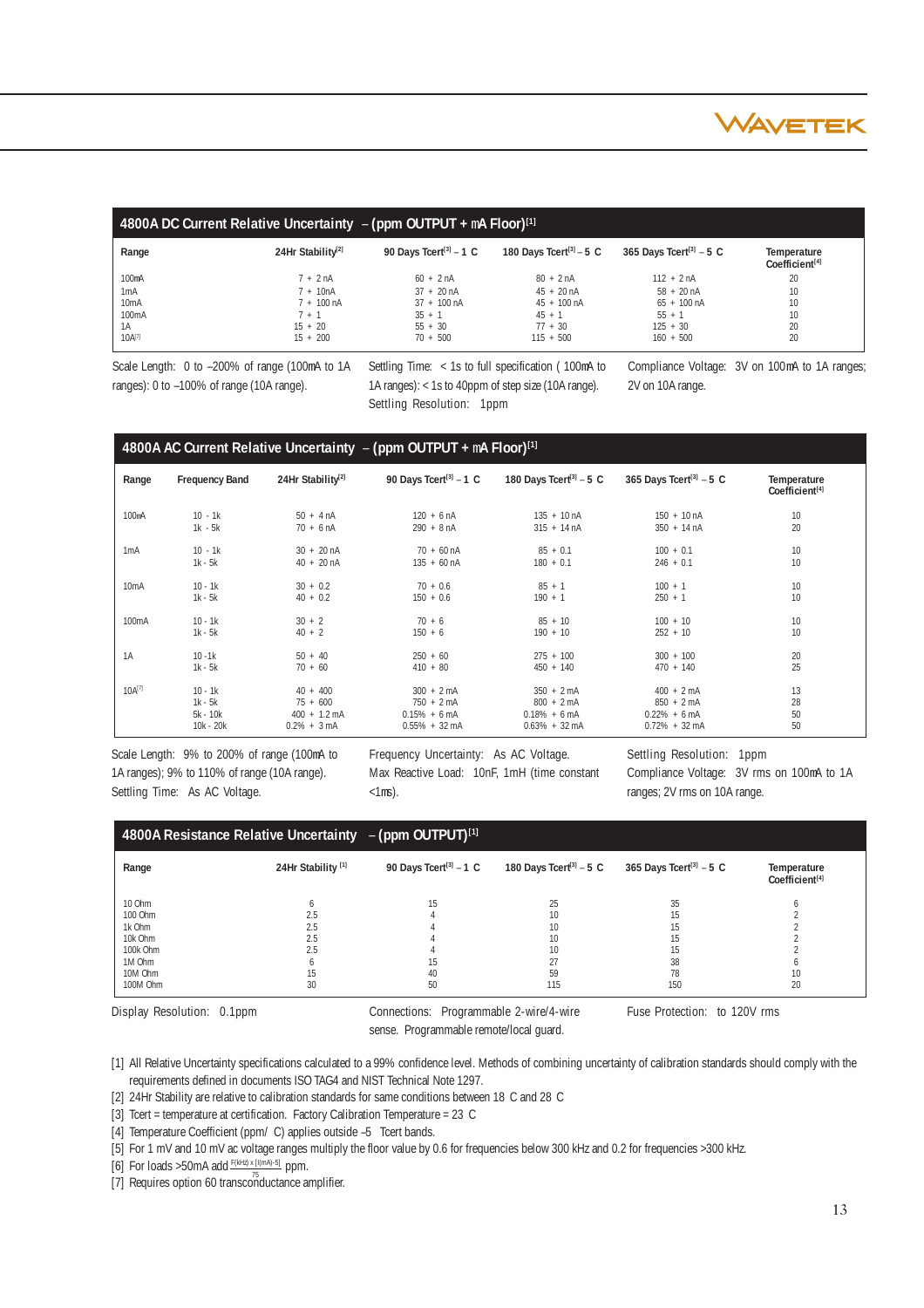

# 4808 Uncertainty Specifications Relative to Calibration Standards.

### **4808 DC Voltage Relative Uncertainty** – **(ppm OUTPUT +** m**V Floor)[1]**

| Range      | 24Hr Stability <sup>[2]</sup> | 90 Days Tcert <sup>[3]</sup> - 1 C | 180 Days Tcert <sup>[3]</sup> $-5$ C | 365 Days Tcert <sup>[3]</sup> $-5$ C | Temperature<br>Coefficient <sup>[4]</sup> |
|------------|-------------------------------|------------------------------------|--------------------------------------|--------------------------------------|-------------------------------------------|
| 100mV      | $0.4 + 0.3$                   | $3 + 0.4$                          | $4.5 + 0.5$                          | $7 + 0.5$                            |                                           |
| 1V         | $0.3 + 0.5$                   | $2 + 0.8$                          | $3.5 + 1$                            | $b + 1$                              | 0.5                                       |
| <b>10V</b> | $0.3 + 1$                     | $1 + 3$                            | $2 + 3$                              | $3 + 3$                              | 0.15                                      |
| 100V       | $0.5 + 20$                    | $2 + 50$                           | $3.5 + 50$                           | $5 + 50$                             | 0.5                                       |
| 1000V      | $0.5 + 200$                   | $3 + 500$                          | $5 + 500$                            | $7 + 500$                            | 0.5                                       |

Scale Length: 0 to –200% of range (100mV to 100V ranges); 0 to –110% of range (1000V range). Settling Time: <1s to 10ppm of step size. Settling Resolution: 0.1ppm or 10nV

Maximum Load : 25mA on 1V to 1000V ranges. Output Impedance 100W on 100mV to 100mV ranges.

| Range          | <b>Frequency Band</b> | 24Hr Stability <sup>[2]</sup> |                  | 90 Days Tcert <sup>[3]</sup> - 1 C |                  | 180 Days Tcert <sup>[3]</sup> - 5 C | 365 Days Tcert <sup>[3]</sup> - 5 C |                                 | Temperature    |
|----------------|-----------------------|-------------------------------|------------------|------------------------------------|------------------|-------------------------------------|-------------------------------------|---------------------------------|----------------|
|                |                       |                               | <b>Spot Freq</b> | Broadband                          | <b>Spot Freq</b> | <b>Broadband</b>                    | <b>Spot Freq</b>                    | <b>Broadband</b>                | Coefficient[4] |
| 100mV[5]       | $10 - 31$             | $60 + 6$                      | $90 + 5$         | $90 + 9$                           | $95 + 5$         | $110 + 9$                           | $100 + 5$                           | $120 + 9$                       | 5              |
|                | $32 - 330$            | $30 + 6$                      | $40 + 5$         | $40 + 9$                           | $45 + 5$         | $60 + 9$                            | $50 + 5$                            | $70 + 9$                        | 5              |
|                | $300 - 10k$           | $20 + 6$                      | $30 + 5$         | $30 + 9$                           | $35 + 5$         | $50 + 9$                            | $40 + 5$                            | $60 + 9$                        | 5              |
|                | $10k - 33k$           | $20 + 6$                      | $40 + 5$         | $40 + 9$                           | $45 + 5$         | $60 + 9$                            | $50 + 5$                            | $70 + 9$                        | 5              |
|                | 30k - 100k            | $30 + 6$                      | $60 + 5$         | $280 + 9$                          | $70 + 5$         | $290 + 9$                           | $80 + 5$                            | $300 + 9$                       | 5              |
|                | 100k - 330k           | $80 + 15$                     | $280 + 5$        | $750 + 20$                         | $300 + 5$        | $850 + 20$                          | $350 + 5$                           | $0.1\% + 20$                    | 20             |
|                | 300k - 1M             | $130 + 30$                    | $850 + 5$        | $0.15\% + 120$                     | $980 + 5$        | $0.17\% + 120$                      | $0.1\% + 5$                         | $0.2\% + 120$                   | 50             |
| 1 <sup>V</sup> | $10 - 31$             | $30 + 20$                     | 70               | $80 + 30$                          | 85               | $85 + 30$                           | 80                                  | $90 + 30$                       | 1.5            |
|                | $32 - 330$            | $10 + 10$                     | 20               | $40 + 20$                          | 25               | $45 + 20$                           | 30                                  | $50 + 20$                       | 1.5            |
|                | $300 - 33k$           | $7 + 5$                       | 15               | $30 + 10$                          | 18               | $35 + 10$                           | 20                                  | $40 + 10$                       | 1.5            |
|                | 30k - 100k            | $15 + 10$                     | 35               | $60 + 20$                          | 40               | $70 + 20$                           | 50                                  | $80 + 20$                       | 1.5            |
|                | 100k - 330k           | $30 + 20$                     | 120              | $385 + 100$                        | 130              | $395 + 100$                         | 150                                 | $405 + 100$                     | 10             |
|                | 300k - 1M             | $100 + 20$                    | 800              | $0.21\% + 400$                     | 900              | $0.22\% + 400$                      | 0.1%                                | $0.24\% + 400$                  | 50             |
| <b>10V</b>     | $10 - 31$             | $30 + 200$                    | 75               | $80 + 300$                         | 78               | $85 + 300$                          | 80                                  | $90 + 300$                      | 1.5            |
|                | $32 - 330$            | $10 + 100$                    | 25               | $25 + 200$                         | 28               | $45 + 200$                          | 30                                  | $50 + 200$                      | 1.5            |
|                | $300 - 33k$           | $7 + 50$                      | 20               | $20 + 100$                         | 23               | $35 + 100$                          | 25                                  | $40 + 100$                      | 1.5            |
|                | 30k - 100k            | $15 + 100$                    | 35               | $60 + 200$                         | 40               | $70 + 200$                          | 50                                  | $80 + 200$                      | 1.5            |
|                | 100k - 330k           | $30 + 200$                    | 120              | $120 + 1$ mV                       | 130              | $215 + 1$ mV                        | 150                                 | $250 + 1$ mV                    | 10             |
|                | 300k - 1M             | $100 + 200$                   | 760              | $800 + 5$ mV                       | 900              | $0.13\% + 5$ mV                     | 0.1%                                | $0.15\% + 5$ mV                 | 50             |
| 100V           | $10 - 31$             | $30 + 2$ mV                   | 75               | $90 + 3$ mV                        | 78               | $95 + 3$ mV                         | 80                                  | $100 + 3$ mV                    | $\mathfrak{Z}$ |
|                | $32 - 330$            | $10 + 1$ mV                   | 25               | $50 + 2$ mV                        | 28               | $55 + 2 mV$                         | 30                                  | $60 + 2$ mV                     | $\sqrt{3}$     |
|                | $300 - 10k$           | $10 + 400$                    | 25               | $40 + 1$ mV                        | 28               | $45 + 1$ mV                         | 30                                  | $50 + 1 mV$                     | $\sqrt{3}$     |
|                | 10k - 33k             | $10 + 400$                    | 35               | $50 + 1$ mV                        | 38               | $55 + 1$ mV                         | 40                                  | $60 + 1$ mV                     | $\overline{3}$ |
|                | 30k - 100k            | $15 + 1$ mV                   | 45               | $90 + 3$ mV                        | 50               | $105 + 3$ mV                        | 60                                  | $120 + 3$ mV                    | 5              |
|                | 100k - 330k           | $30 + 2$ mV                   | 230              | 530 + 50 mV(6)                     | 300              | $615 + 50$ mV <sup>(6)</sup>        | 400                                 | 700 + 50 mV(6)                  | 30             |
|                | 330k - 1M             | $600 + 15$ mV                 | 0.57%            | $0.8\% + 130$ mV <sup>[6]</sup>    | 0.60%            | $0.9\% + 130$ mV <sup>[6]</sup>     | 0.72%                               | 1% + 130 mV[6]                  | 90             |
| 1000V          | $10 - 31$             | $20 + 10$ mV                  | 120              | $130 + 20$ mV                      | 125              | $140 + 20$ mV                       | 130                                 | 150 + 20 mV                     | 5              |
|                | $32 - 330$            | $20 + 4$ mV                   | 80               | $90 + 20$ mV                       | 85               | $95 + 20$ mV                        | 90                                  | $100 + 20$ mV                   | 5              |
|                | $330 - 3.3k$          | $20 + 4$ mV                   | 80               | $90 + 20$ mV                       | 85               | 95 + 20 mV                          | 90                                  | $100 + 20$ mV                   | 5              |
|                | 3k - 10k              | $20 + 4$ mV                   | 80               | $130 + 20$ mV                      | 85               | $135 + 20$ mV                       | 90                                  | $140 + 20$ mV                   | 5              |
|                | 10k - 33k             | $30 + 4 mV$                   | 120              | $130 + 20$ mV                      | 125              | $135 + 20$ mV                       | 130                                 | 140 + 20 mV                     | $5\,$          |
|                | 30k - 100k            | $50 + 20$ mV                  | 170              | 750 + 40 mV(6)                     | 180              | 875 + 40 mV(6)                      | 200                                 | $0.11\% + 40$ mV <sup>[6]</sup> | $\overline{7}$ |

Scale Length: 9% to 200% of range (1mV to 100V ranges); 9% to 110% of range (1000V range). Settling Time (to 100ppm of step size): < 10s from 10Hz to 32Hz; < 3s from 33Hz to 330Hz;

Max Resistive Load: Output Impedance 30W on 1mV to 100mV ranges; 50mA rms on 1V range; 60mA rms on 10V range; 120mA rms on 100V range; 15mA rms on 1000V range, < 3kHz; 65mA rms on 1000V range, > 3kHz.

Setting Resolution: 1ppm or 100nV Max Capacitive Load: 1000pF (1V to 100V ranges); 300pF (1000V range). Frequency Uncertainty: <– 100ppm for life

< 1s above 330Hz. These figures x2 for range changes.

14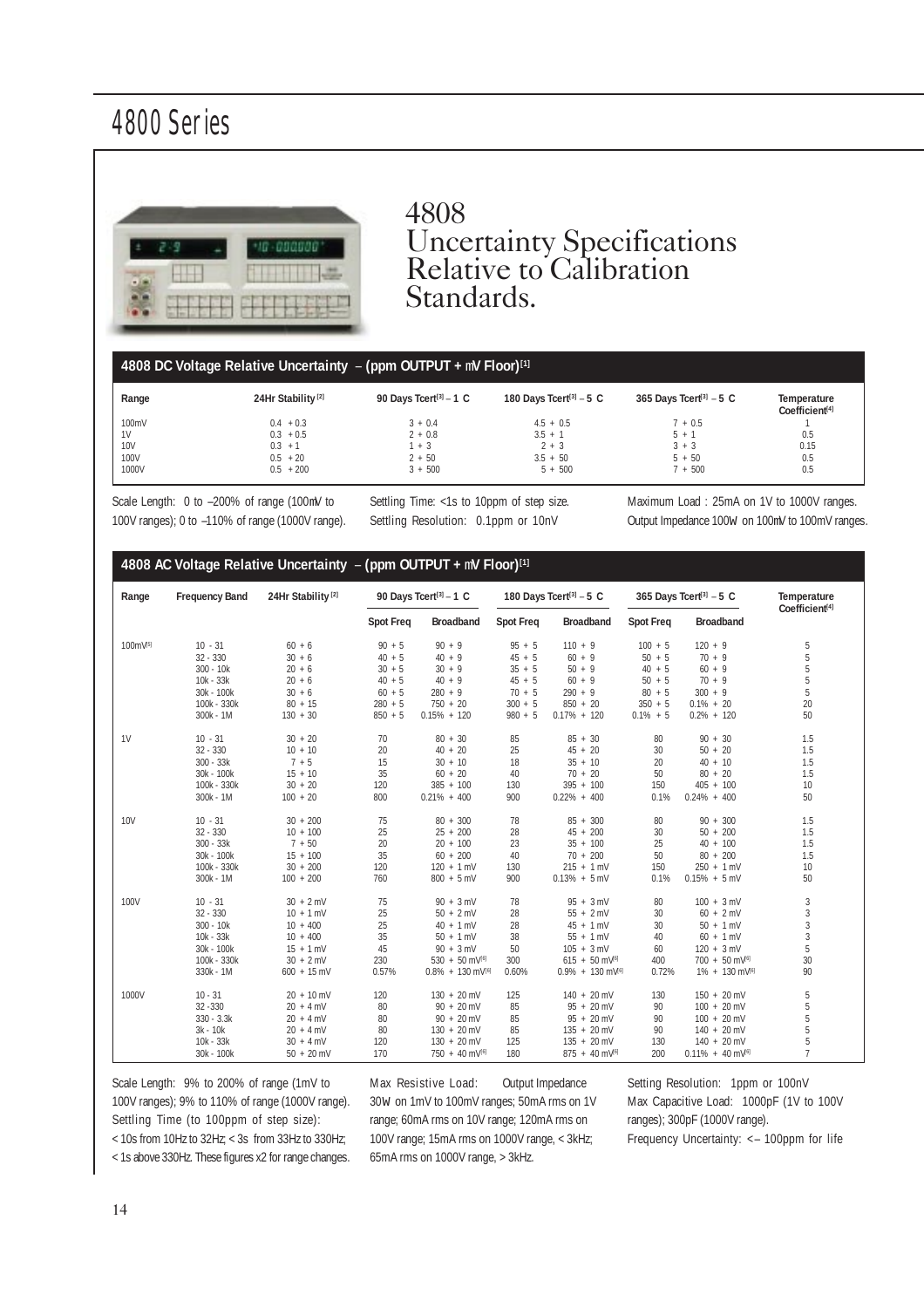

|                    | 4808 DC Current Relative Uncertainty $-$ (ppm OUTPUT + mA Floor) <sup>[1]</sup> |                                     |                                     |                                      |                                           |  |  |  |  |
|--------------------|---------------------------------------------------------------------------------|-------------------------------------|-------------------------------------|--------------------------------------|-------------------------------------------|--|--|--|--|
| Range              | 24Hr Stability <sup>[2]</sup>                                                   | 90 Days Tcert <sup>[3]</sup> $-1$ C | 180 Days Tcert <sup>[3]</sup> - 5 C | 365 Days Tcert <sup>[3]</sup> $-5$ C | Temperature<br>Coefficient <sup>[4]</sup> |  |  |  |  |
| 100 <sub>m</sub> A | $7 + 2 nA$                                                                      | $50 + 2nA$                          | $75 + 2nA$                          | $100 + 2 nA$                         | 15                                        |  |  |  |  |
| 1mA                | $3 + 8nA$                                                                       | $20 + 10 \text{ nA}$                | $30 + 10 \text{ nA}$                | $40 + 10 \text{ nA}$                 |                                           |  |  |  |  |
| 10 <sub>m</sub> A  | $3 + 80 \text{ nA}$                                                             | $20 + 0.1$                          | $30 + 0.1$                          | $40 + 0.1$                           |                                           |  |  |  |  |
| 100 <sub>m</sub> A | $3 + 0.8$                                                                       | $20 + 1$                            | $30 + 1$                            | $40 + 1$                             |                                           |  |  |  |  |
| 1A                 | $7 + 20$                                                                        | $50 + 20$                           | $75 + 20$                           | $100 + 20$                           | 15                                        |  |  |  |  |
| $10A^{[7]}$        | $15 + 20$                                                                       | $50 + 500$                          | $100 + 500$                         | $150 + 500$                          | 15                                        |  |  |  |  |

Scale Length: 0 to –200% of range (100mA to 1A ranges): 0 to –100% of range (10A range).

Settling Time: < 1s to full specification ( 100mA to 1A ranges): < 1s to 40ppm of step size (10A range). Settling Resolution: 1ppm

Compliance Voltage: 3V on 100mA to 1A ranges; 2V on 10A range.

#### **4808 AC Current Relative Uncertainty** – **(ppm OUTPUT +** m**A Floor)[1]**

| Range              | <b>Frequency Band</b>  | 24Hr Stability <sup>[2]</sup> |                                | 90 Days Tcert <sup>[3]</sup> $-1$ C              |                         | 180 Days Tcert <sup>[3]</sup> - 5 C                        |                         | 365 Days Tcert <sup>[3]</sup> $-5$ C                       | Temperature<br>Coefficient[4] |
|--------------------|------------------------|-------------------------------|--------------------------------|--------------------------------------------------|-------------------------|------------------------------------------------------------|-------------------------|------------------------------------------------------------|-------------------------------|
| 100 <sub>m</sub> A | $10 - 1k$<br>$1k - 5k$ | $50 + 4 nA$<br>$70 + 6$ nA    | <b>Spot Freq</b><br>100<br>180 | <b>Broadband</b><br>$120 + 6$ nA<br>$250 + 8 nA$ | Spot Freq<br>125<br>200 | <b>Broadband</b><br>$135 + 10 \text{ nA}$<br>$270 + 14 nA$ | Spot freq<br>130<br>220 | <b>Broadband</b><br>$150 + 10 \text{ nA}$<br>$300 + 14 nA$ | 10<br>20                      |
| 1mA                | $10 - 1k$              | $30 + 20 \text{ nA}$          | 60                             | $70 + 60$ nA                                     | 80                      | $85 + 0.1$                                                 | 90                      | $100 + 0.1$                                                | 10                            |
|                    | $1k - 5k$              | $40 + 20$ nA                  | 100                            | $120 + 60$ nA                                    | 150                     | $160 + 0.1$                                                | 160                     | $200 + 0.1$                                                | 10                            |
| 10 <sub>m</sub> A  | $10 - 1k$              | $30 + 0.2$                    | 60                             | $70 + 0.6$                                       | 80                      | $85 + 1$                                                   | 90                      | $100 + 1$                                                  | 10                            |
|                    | $1k - 5k$              | $40 + 0.2$                    | 100                            | $120 + 0.6$                                      | 150                     | $160 + 1$                                                  | 160                     | $200 + 1$                                                  | 10                            |
| 100 <sub>m</sub> A | $10 - 1k$              | $30 + 2$                      | 60                             | $70 + 6$                                         | 80                      | $85 + 10$                                                  | 90                      | $100 + 10$                                                 | 10                            |
|                    | $1k - 5k$              | $40 + 2$                      | 100                            | $120 + 6$                                        | 150                     | $160 + 10$                                                 | 160                     | $200 + 10$                                                 | 10                            |
| 1A                 | $10 - 1k$              | $50 + 40$                     | 170                            | $250 + 60$                                       | 200                     | $275 + 100$                                                | 200                     | $300 + 100$                                                | 20                            |
|                    | $1k - 5k$              | $70 + 60$                     | 270                            | $400 + 80$                                       | 300                     | $425 + 140$                                                | 320                     | $450 + 140$                                                | 25                            |
| $10A^{[7]}$        | $10 - 1k$              | $40 + 400$                    | 210                            | $300 + 1.2$ mA                                   | 250                     | $350 + 1.3$ mA                                             | 270                     | $400 + 1.3$ mA                                             | 13                            |
|                    | $1k - 5k$              | $75 + 600$                    | 300                            | $750 + 1.5$ mA                                   | 400                     | $800 + 1.6$ mA                                             | 480                     | $850 + 1.6$ mA                                             | 28                            |
|                    | $5k - 10k$             | $400 + 1.2$ mA                | 0.11%                          | $0.15% + 6mA$                                    | 0.13%                   | $0.18\% + 6 \text{ mA}$                                    | 0.14%                   | $0.22\% + 6$ mA                                            | 50                            |
|                    | 10k - 20k              | $0.2\% + 3 \text{ mA}$        | 0.4%                           | $0.54\% + 32 \text{ mA}$                         | 0.45%                   | $0.63\% + 32 \text{ mA}$                                   | 0.5%                    | $0.72\% + 32 \text{ mA}$                                   | 50                            |

Scale Length: 9% to 200% of range (100mA to 1A ranges); 9% to 110% of range (10A range). Settling Time: As AC Voltage.

Frequency Uncertainty: As AC Voltage. Max Reactive Load: 10nF, 1mH (time constant  $<1$ ms).

Settling Resolution: 1ppm Compliance Voltage: 3V rms on 100mA to 1A ranges; 2V rms on 10A range.

| 4808 Resistance Relative Uncertainty $-$ (ppm OUTPUT) |                               |                                    |                                     |                                      |                                           |  |  |
|-------------------------------------------------------|-------------------------------|------------------------------------|-------------------------------------|--------------------------------------|-------------------------------------------|--|--|
| Range                                                 | 24Hr Stability <sup>[2]</sup> | 90 Days Tcert <sup>[3]</sup> – 1 C | 180 Days Tcert <sup>[3]</sup> - 5 C | 365 Days Tcert <sup>[3]</sup> $-5$ C | Temperature<br>Coefficient <sup>[4]</sup> |  |  |
| 10 Ohm                                                |                               | 10                                 |                                     |                                      |                                           |  |  |
| 100 Ohm                                               |                               |                                    |                                     |                                      |                                           |  |  |
| 1k Ohm                                                |                               |                                    |                                     |                                      |                                           |  |  |
| 10k Ohm                                               |                               |                                    |                                     |                                      |                                           |  |  |
| 100k Ohm                                              |                               |                                    |                                     |                                      |                                           |  |  |
| 1M Ohm                                                |                               |                                    |                                     |                                      |                                           |  |  |
| 10M Ohm                                               |                               | 25                                 |                                     | 50                                   |                                           |  |  |
| 100M Ohm                                              |                               | 30                                 | 50                                  | 70                                   | 20                                        |  |  |

Display Resolution: 0.1ppm Connections: Programmable 2-wire/4-wire Fuse Protection: to 120V rms sense. Programmable remote/local guard.

[1] All Relative Uncertainty specifications calculated to a 99% confidence level. Methods of combining uncertainty of calibration standards should comply with the requirements defined in documents ISO TAG4 and NIST Technical Note 1297.

[2] 24Hr Stability are relative to calibration standards for same conditions between 18 C and 28 C

[3] Tcert = temperature at certification. Factory Calibration Temperature = 23 C

[4] Temperature Coefficient (ppm/ C) applies outside –5 Tcert bands.

[5] For 1 mV and 10 mV ac voltage ranges multiply the floor value by 0.6 for frequencies below 300 kHz and 0.2 for frequencies > 300 kHz.

[6] For loads > 50mA add  $F(kHz) \times I1(mA) - 5$ ] ppm.

[7] Requires Option 60 Transconductance amplifier.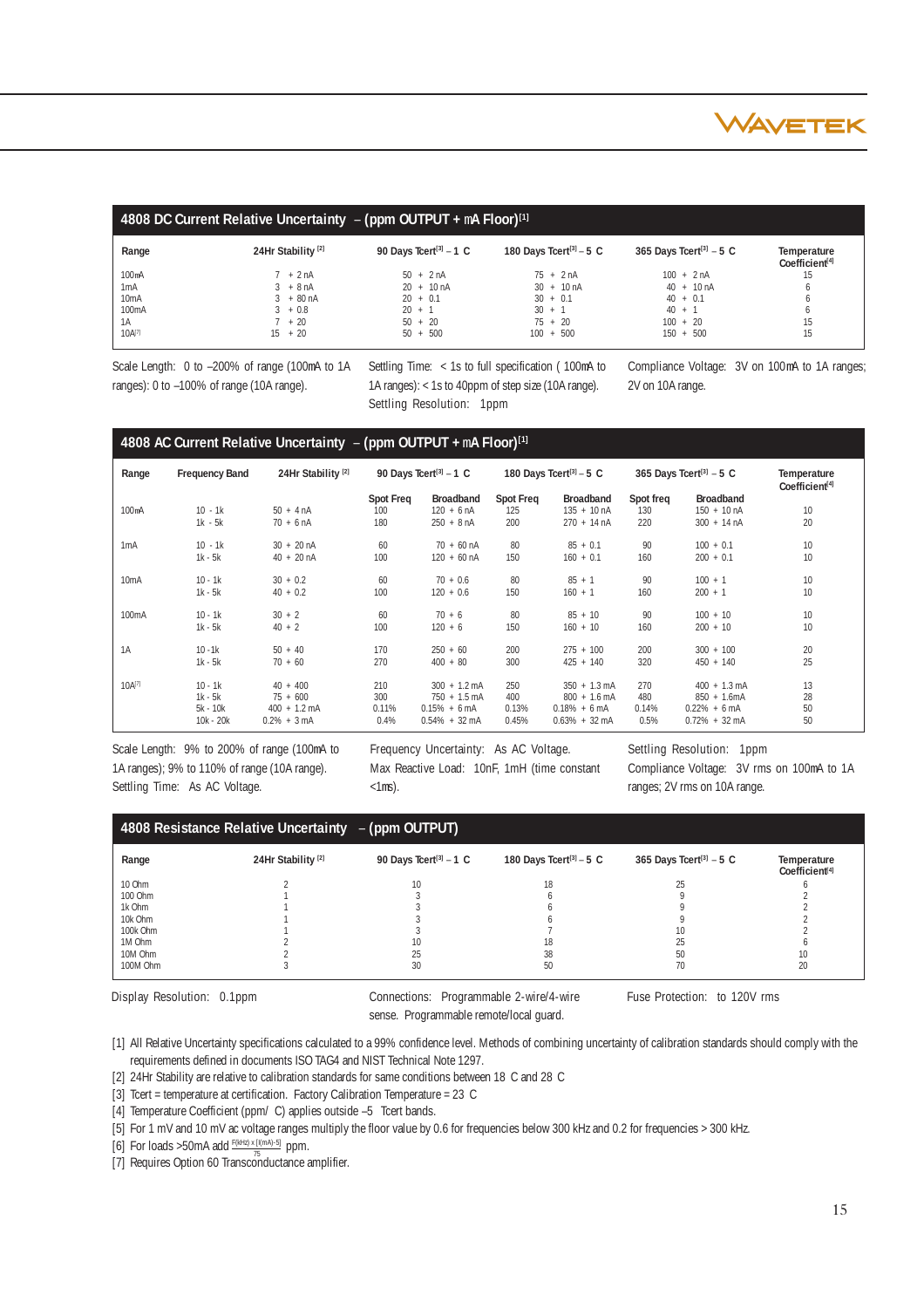

# Option 60 Transconductance Amplifier Specifications

### **Uncertainty Relative to Calibration Standards**

| <b>Function</b>   | Range<br>(A)     | Frequency<br>(Hz)      | Uncertainty<br>$-(ppm$ OUTPUT + ppm FS) |                          | Calibration<br>Uncertainty<br>(ppm)            | Temperature<br>Coefficient<br>3 C to 13 C | <b>Total Harmonic</b><br><b>Distortion</b><br>$(\%)$ | Impedance  | Compliance                         |                  |
|-------------------|------------------|------------------------|-----------------------------------------|--------------------------|------------------------------------------------|-------------------------------------------|------------------------------------------------------|------------|------------------------------------|------------------|
|                   |                  |                        | 24-hour                                 | 90-day                   | 1-year<br>23 C $-1$ C 23 C $-1$ C 23 C $-10$ C |                                           | 33 C to 43 C<br>(– ppm OUTPUT/ C)                    |            |                                    |                  |
| DC Current        | $0 - 11,00000$   |                        | $30 + 25$                               | $50 + 25$                | $150 + 25$                                     | 30                                        | 14                                                   |            | $>100$ kw                          | >2               |
| <b>AC Current</b> | $0.9 - 11.00000$ | $10 - 1k$<br>$1k - 5k$ | $150 + 55$<br>$650 + 70$                | $200 + 55$<br>$700 + 70$ | 300<br>$+60$<br>$800 + 80$                     | 130<br>280                                | 20<br>20                                             | 0.2<br>0.5 | $>2$ <sub>k</sub> $W$<br>$>2$ $km$ | >2Vrms<br>>2Vrms |

### General Specifications

### **Outputs**

# **DC Current**

Range: Zero to -11A Settling Time: 1 second to 40ppm of step size.

#### **AC Current**

Range: 0.9A to 11A

Settling Time (to 100ppm of step size): 10Hz to 32Hz <10 seconds 32Hz to 330Hz <3 seconds >330Hz <1second

#### **Protection**

Isolation: 100V peak between I- and chassis. Output Protection: fully protected against open and short circuits.

# Inputs

Input Impedance: 300kW //100pF Input Protection: 240Vrms continuous.

# Environment

**Temperature** Operating: 0 C to +50 C Storage: -40 C to +70 C **Humidity (non condensing)** Operating: <90% over 5 C to +30 C; <75% over 30 C to 40 C Storage: <95% over 0 C to 50 C **Warm-up Period** 2 hours.

#### Power

Voltage: 110/120/220/240V – 10%, 48Hz to 62Hz Consumption: 200W

### **Dimensions**

Height: 89mm (3.5 in.) Width: 455mm (17.9 in.) Depth: 420mm (16.5 in.) Weight: 10kg (22lbs)

#### Safety

Designed to UL1244, IEC348, IEC1010, BS4743 requirements.

#### **Warranty**

1-year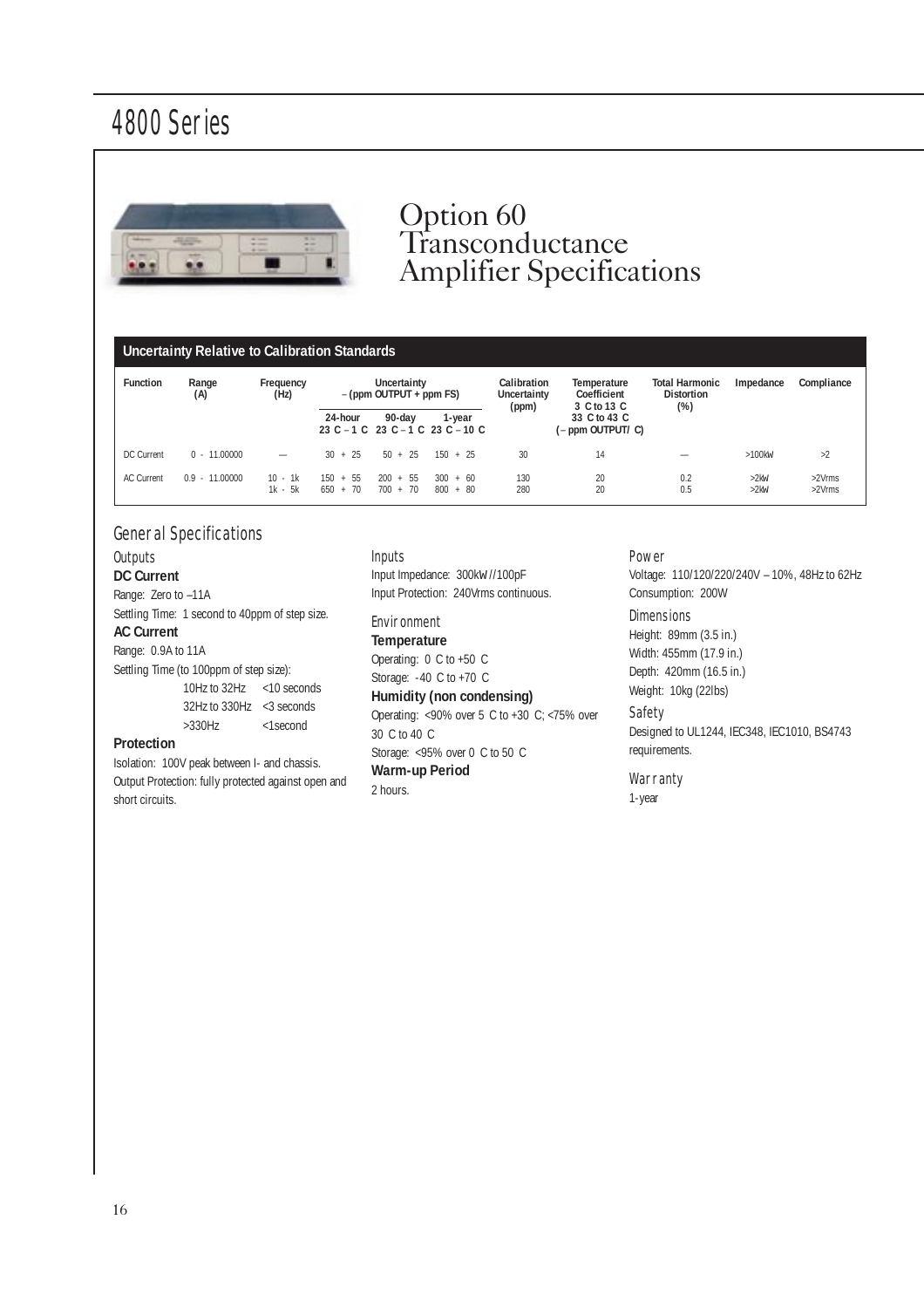



# Option 70 Wideband Amplifier Specifications

# **Uncertainty Relative to Calibration Standards**

| <b>Output Range</b>                                                          |                                                                                      |                                                                           | Uncertainty<br>$-(\%$ OUTPUT + mV)                                        |                                                                           | Traceability<br>Temperature<br>Coefficient<br>$(\%)$<br>$(-ppm/C)$ |                                      |  |
|------------------------------------------------------------------------------|--------------------------------------------------------------------------------------|---------------------------------------------------------------------------|---------------------------------------------------------------------------|---------------------------------------------------------------------------|--------------------------------------------------------------------|--------------------------------------|--|
| <b>Volts</b>                                                                 | dBm                                                                                  | 24-hour<br>$23C - 1C$                                                     | 90-day<br>23 $C - 5 C$                                                    | 1-year<br>23 $C - 5 C$                                                    |                                                                    |                                      |  |
| $1V - 3.5V$<br>$100mV - 1V$<br>10mV - 100mV<br>$1mV - 10mV$<br>$300mV - 1mV$ | $+13$ to $+24$<br>$-7$ to $+13$<br>$-27$ to $-7$<br>$-47$ to $-27$<br>$-57$ to $-47$ | $0.10 + 300$<br>$0.14 + 100$<br>$0.14 + 10$<br>$0.15 + 1$<br>$0.30 + 0.4$ | $0.16 + 300$<br>$0.22 + 100$<br>$0.22 + 10$<br>$0.23 + 1$<br>$0.43 + 0.4$ | $0.22 + 300$<br>$0.28 + 100$<br>$0.28 + 10$<br>$0.29 + 1$<br>$0.50 + 0.4$ | 50<br>100<br>100<br>100<br>100                                     | 0.05<br>0.05<br>0.10<br>0.18<br>0.25 |  |

| <b>Wideband Amplitude Flatness</b> |                                |                                                              |              |              |              |               |                                   |                               |
|------------------------------------|--------------------------------|--------------------------------------------------------------|--------------|--------------|--------------|---------------|-----------------------------------|-------------------------------|
| Frequency<br>(Hz)                  | Frequency<br><b>Resolution</b> | Amplitude Flatness Referenced to 1kHz<br>$-(\%$ OUTPUT + mV) |              |              |              |               | <b>Settling Time</b><br>(seconds) | Harmonic<br><b>Distortion</b> |
|                                    | (Hz)                           | $1V - 3V$                                                    | $100mV - 1V$ | 10mV - 100mV | $1mV - 10mV$ | $300mV - 1mV$ |                                   | (dB)                          |
| $10 - 30$                          |                                | $0.1 + 3$                                                    | $0.1 + 3$    | $0.1 + 3$    | $0.1 + 3$    | $0.1 + 3$     | 10                                | $-50$                         |
| $30 - 100$                         |                                | $0.05 + 3$                                                   | $0.05 + 3$   | $0.05 + 3$   | $0.1 + 3$    | $0.1 + 3$     |                                   | $-50$                         |
| $100 - 330$                        |                                | $0.05 + 3$                                                   | $0.05 + 3$   | $0.05 + 3$   | $0.1 + 3$    | $0.1 + 3$     |                                   | $-50$                         |
| $330 - 1k$                         | 10                             | $0.05 + 3$                                                   | $0.05 + 3$   | $0.05 + 3$   | $0.1 + 3$    | $0.1 + 3$     |                                   | $-50$                         |
| $1k - 3.3k$                        | 10                             | $0.05 + 3$                                                   | $0.05 + 3$   | $0.05 + 3$   | $0.1 + 3$    | $0.1 + 3$     |                                   | $-50$                         |
| $3.3k - 10k$                       | 100                            | $0.05 + 3$                                                   | $0.05 + 3$   | $0.05 + 3$   | $0.1 + 3$    | $0.1 + 3$     |                                   | $-50$                         |
| $10k - 33k$                        | 100                            | $0.05 + 3$                                                   | $0.05 + 3$   | $0.05 + 3$   | $0.1 + 3$    | $0.1 + 3$     |                                   | $-50$                         |
| 33k - 100k                         | 1k                             | $0.05 + 3$                                                   | $0.05 + 3$   | $0.05 + 3$   | $0.1 + 3$    | $0.1 + 3$     |                                   | $-50$                         |
| 100k - 330k                        | 1k                             | $0.08 + 3$                                                   | $0.1 + 3$    | $0.1 + 3$    | $0.1 + 3$    | $0.1 + 3$     |                                   | $-50$                         |
| $330k - 2M$                        | 10k                            | $0.08 + 3$                                                   | $0.12 + 3$   | $0.12 + 3$   | $0.12 + 3$   | $0.13 + 3$    | 0.5                               | $-40$                         |
| 2M-10M                             | 100k                           | $0.15 + 3$                                                   | $0.18 + 3$   | $0.18 + 3$   | $0.18 + 3$   | $0.18 + 3$    | 0.5                               | $-40$                         |
| $10M - 20M$                        | 100k                           | $0.24 + 3$                                                   | $0.34 + 3$   | $0.34 + 3$   | $0.34 + 3$   | $0.34 + 3$    | 0.5                               | $-40$                         |
| 20M - 30M                          | 100k                           | $0.35 + 3$                                                   | $0.45 + 3$   | $0.45 + 3$   | $0.45 + 3$   | $0.45 + 3$    | 0.5                               | $-40$                         |

# General Specifications

### **Output**

dBm = 10 log  $\left(\frac{\text{Power}}{\text{1mW}}\right)$ 

dBm reference = 50W  $0$ dBm = 1mW across  $50w = 0.22361V$ Minimum Output: 300mV (-57dBm) Protection: fully protected against continuous short circuit conditions.

### **Frequency**

Frequency Uncertainty: –0.01% Settling Time (to 100ppm of step size): 10Hz to 32Hz <10 seconds 32Hz to 330Hz <3 seconds >330Hz <1second

# Environment

**Temperature** Operating: 0 C to +50 C Storage: -40 C to +70 C

# **Humidity (non condensing)**

Operating: <90% over 5 C to +30 C; <75% over 30 C to 40 C Storage: <95% over 0 C to 50 C **Warm-up Period** 2 hours

### Dimensions (including 4800-Series Calibrator)

Height: 222.5mm (8.75 in.) Width: 455mm (17.9 in.) Depth: 563mm (22.2 in.) Weight: 43kg (95lbs)

### Safety

Designed to UL1244, IEC348, IEC1010, BS4743 requirements.

### **Warranty**

1-year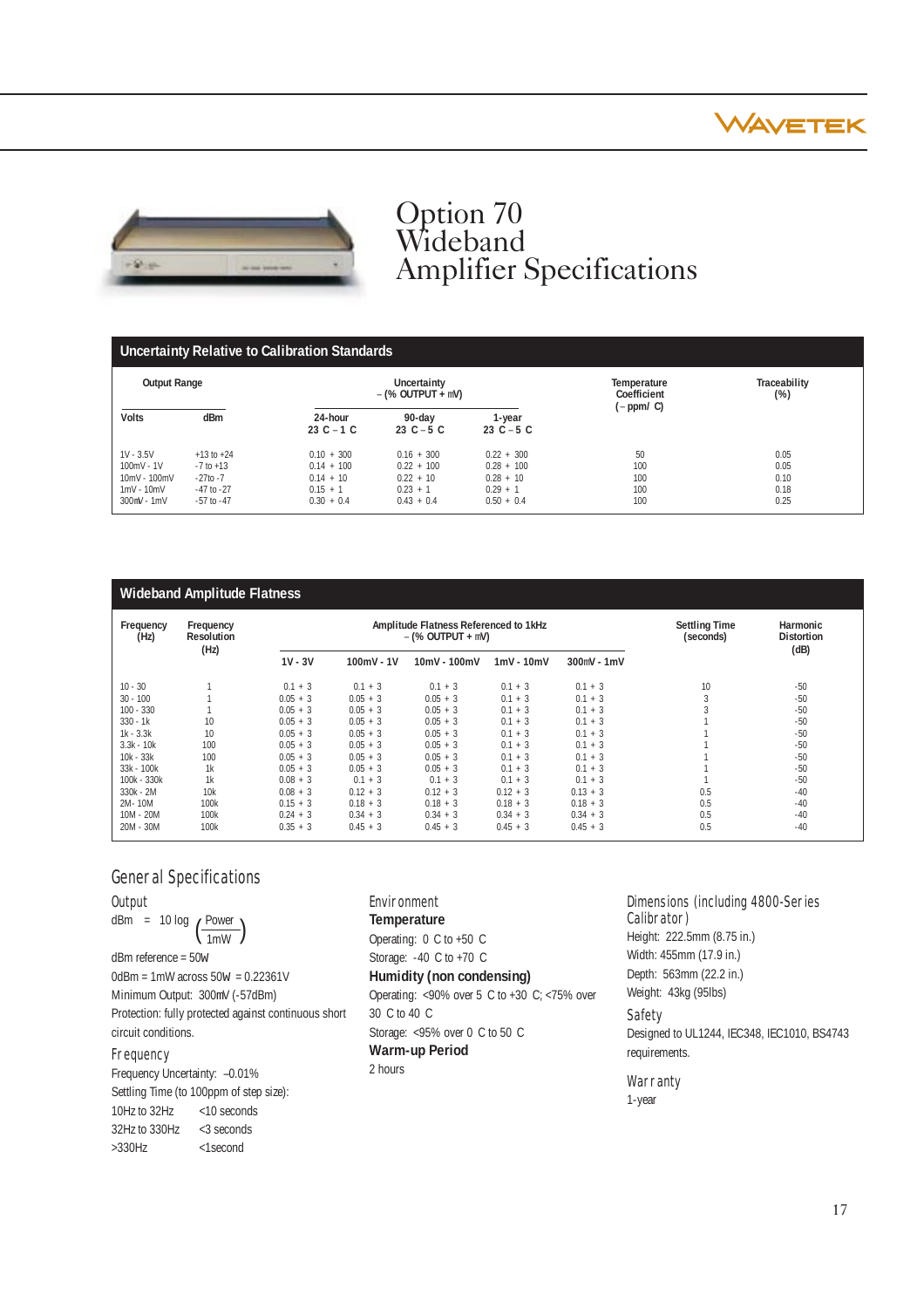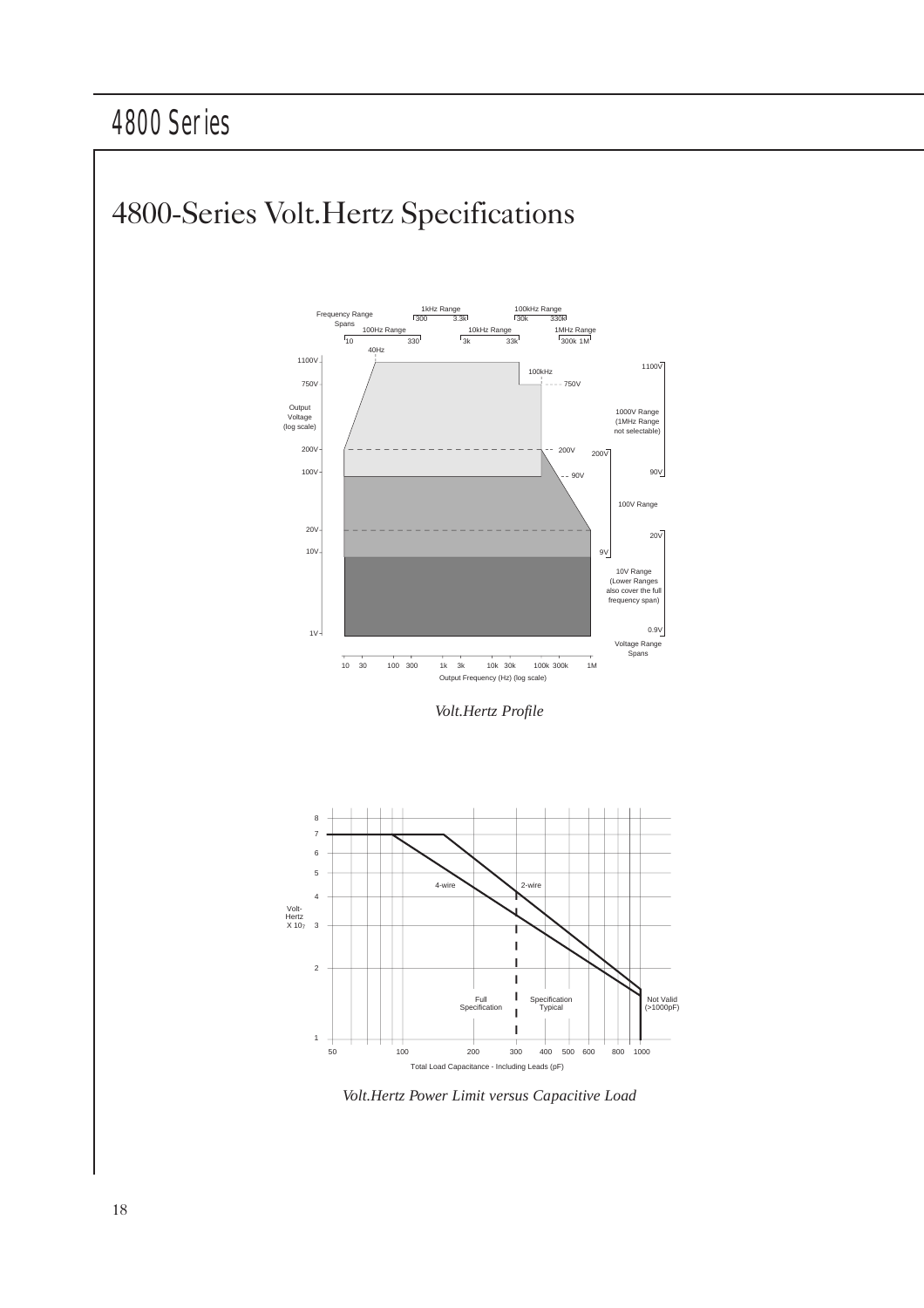

# General Specifications Model 4800A and Model 4808

# Environment

**Temperature** Operating: 0 C to +50 C Storage: -40 C to +70 C **Humidity (non condensing)** Operating: <90% over 5 C to +30 C; <75% over 30 C to 40 C Storage: <95% over 0 C to 50 C **Warm-up Period** 2 hours.

### **Power**

Voltage: 110/120/220/240V – 10%, 48Hz to 62Hz Consumption: 660VA maximum (370VA typical under normal operation).

### **Dimensions**

Height: 178mm (7 in.) Width: 455mm (17.9 in.) Depth: 563mm (22.2 in.) Weight: 36kg (80lbs)

### **Safety**

Designed to UL1244, IEC348, IEC1010, BS4743 requirements.

### EMC (including options)

Emissions : EN 50081-1:1992 EN 5022 class B EN 55014 EN 60555-2 EN 60555-3 Immunity : EN50082-1:1992 IEC 801-2 IEC 801-3 IEC 801-4 CE Marked

#### **Warranty**

1-year

### Ordering Information

### Model 4800A

|           | Model 4800A Multifunction Calibrator |
|-----------|--------------------------------------|
| Option 60 | Model 4600 Transconductance          |
|           | Amplifier for DC Current and/or AC   |
|           | Current up to 11A, complete with all |
|           | connecting leads                     |
| Option 70 | Wideband source to extend frequency  |
|           | coverage of AC Voltage to 30 MHz at  |
|           | voltages up to 3.5V                  |
| Option 90 | Rack mounting kit                    |
|           |                                      |

### Model 4808

| Model 4808 | <b>Multifunction Calibrator</b>        |
|------------|----------------------------------------|
| Option 10  | DC Voltage from zero to -200V          |
| Option 20  | AC Voltage from 90mV to 200V           |
| Option 30  | Integral high voltage amplifier for DC |
|            | Voltage and/or AC Voltage up to 1100   |
|            | V (requires Option 10 for DC Voltage   |
|            | or Option 20 for AC Voltage)           |
| Option 40  | DC Current from zero to -2A and AC     |
|            | Current from 9mA to 2A (requires       |
|            | Option 10 for DC Current or Option     |
|            | 20 for AC Current)                     |
| Option 50  | Resistance from zero to 100Mw          |
| Option 60  | Model 4600 Transconductance            |
|            | Amplifier for DC Current and/or AC     |
|            | Current up to 11A, complete with all   |
|            | connecting leads (requires Option 40)  |
| Option 70  | Wideband source to extend frequency    |
|            | coverage of AC Voltage to 30 MHz       |
|            | at voltages up to 3.5V (requires       |
|            | Option 20)                             |
| Option 90  | Rack mounting kit                      |
|            |                                        |

### System Compatible Components

Model 1516 4800-Series compatible generalpurpose (DC/AC/Ohms) analog output lead-set comprising two 0.5-metre lengths of screened 2-core PTFE cable, terminated in a shrouded terminal box at one end and five 4-mm shrouded Banana plugs at the other end.

- Model 4950 Multifunction Transfer Standard for on-site calibrator support (see separate Model 4950 brochure)
- Portocal-II Automated calibration and inventory management software (see separate Portocal-II brochure)

**For further information on other Wavetek calibration products, please call your local sales office.**